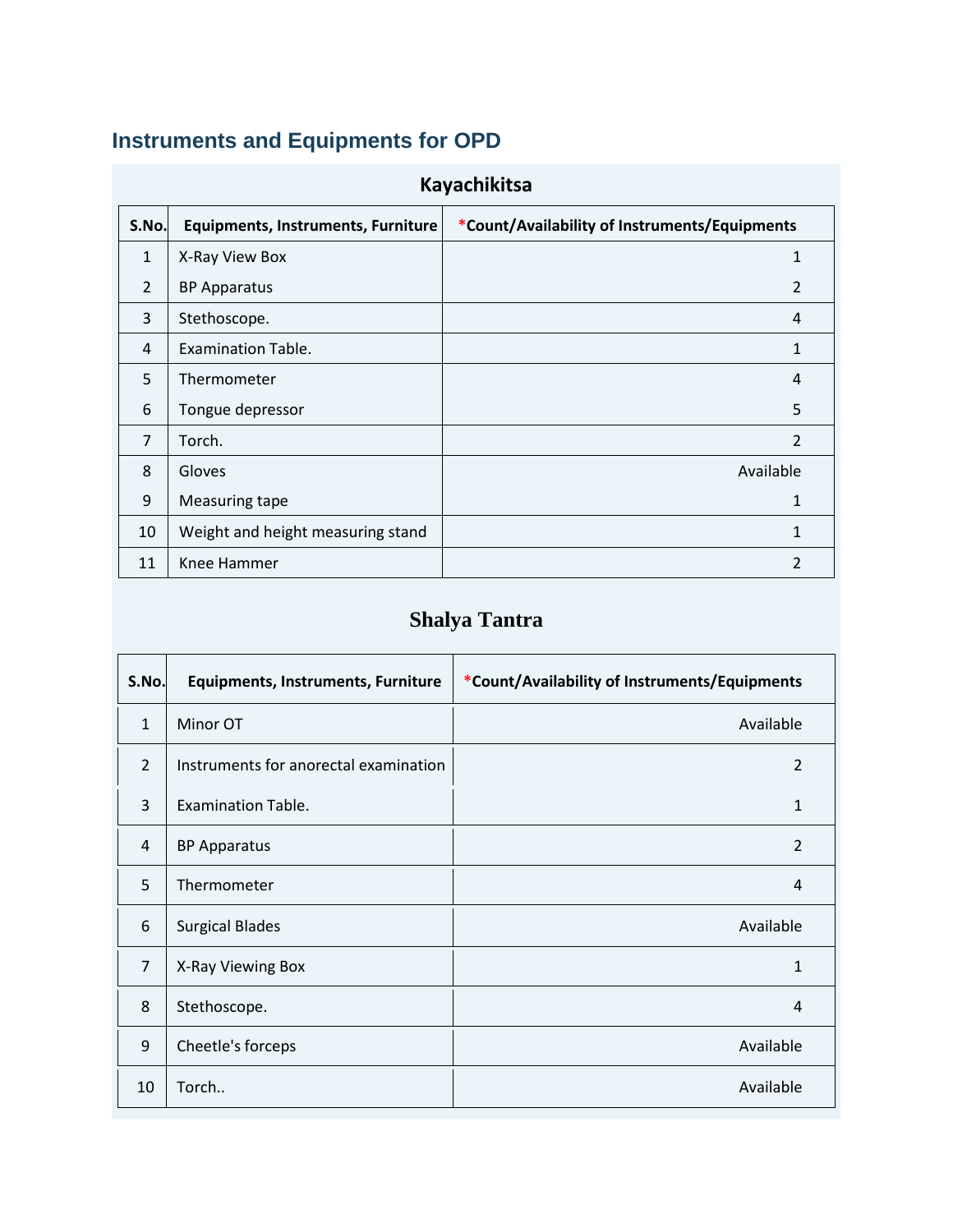# **Shalakya Tantra**

| S.No.          | Equipments, Instruments,<br><b>Furniture</b> | *Count/Availability of Instruments/Equipments |
|----------------|----------------------------------------------|-----------------------------------------------|
| $\mathbf{1}$   | Tuning forks                                 | Available                                     |
| $\overline{2}$ | Ophthalmoscope/ fundoscope                   | 2                                             |
| 3              | Auroscope                                    | 2                                             |
| 4              | <b>Examination Table.</b>                    | 1                                             |
| 5              | X-Ray Viewing Box                            | 1                                             |
| 6              | <b>BP Apparatus</b>                          | 2                                             |
| $\overline{7}$ | Stethoscope.                                 | 4                                             |
| 8              | Thermometer                                  | 4                                             |
| 9              | <b>ENT kit</b>                               | Available                                     |
| 10             | Torch.                                       | $\overline{2}$                                |
| 11             | <b>Bull's lamp</b>                           | 1                                             |

# **Prasuti Tantra & Stri Roga**

| S.No.          | Equipments, Instruments,<br><b>Furniture</b> | *Count/Availability of Instruments/Equipments |  |
|----------------|----------------------------------------------|-----------------------------------------------|--|
| $\mathbf{1}$   | Weighing machine                             | 1                                             |  |
| $\overline{2}$ | Sim's speculum                               | 2                                             |  |
| 3              | Thermometer                                  | 4                                             |  |
| 4              | Cusco's speculum                             | $\overline{2}$                                |  |
| 5              | <b>Examination Table.</b>                    | 1                                             |  |
| 6              | Lamp stand                                   | 1                                             |  |
| $\overline{7}$ | Torch.                                       | $\overline{2}$                                |  |
| 8              | X-Ray Viewing Box                            | 1                                             |  |
| 9              | <b>BP Apparatus</b>                          | 2                                             |  |
| 10             | Stethoscope.                                 | 4                                             |  |
| 11             | Measuring tape                               | $\overline{2}$                                |  |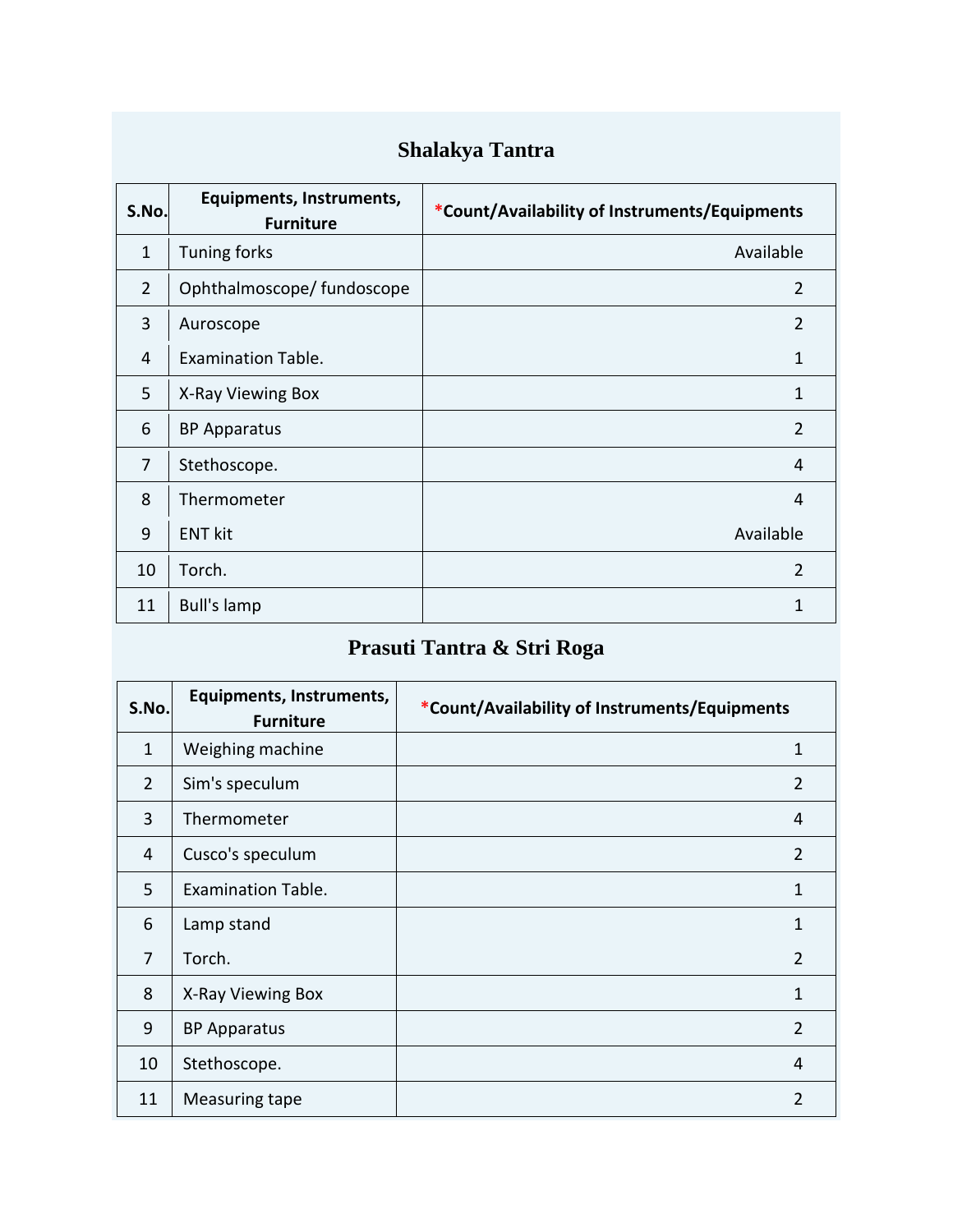|  | <b>Bal Roga</b> |
|--|-----------------|
|--|-----------------|

| S.No.          | Equipments, Instruments,<br><b>Furniture</b> | *Count/Availability of Instruments/Equipments |
|----------------|----------------------------------------------|-----------------------------------------------|
| $\mathbf{1}$   | Scale                                        | 1                                             |
| $\overline{2}$ | Weighing machine                             | 1                                             |
| 3              | Torch.                                       | 2                                             |
| 4              | View Box                                     | 1                                             |
| 5              | Thermometer                                  | 4                                             |
| 6              | <b>BP Apparatus</b>                          | $\overline{2}$                                |
| 7              | Stethoscope                                  | Available                                     |
| 8              | <b>Examination table</b>                     | Available                                     |

#### **Panchkarma**

| S.No.          | Equipments, Instruments,<br><b>Furniture</b> | *Count/Availability of Instruments/Equipments |
|----------------|----------------------------------------------|-----------------------------------------------|
| $\mathbf{1}$   | X-Ray View Box                               | 1                                             |
| $\overline{2}$ | <b>BP Apparatus</b>                          | $\overline{2}$                                |
| 3              | Stethoscope.                                 | 4                                             |
| 4              | <b>Examination Table.</b>                    | 1                                             |
| 5              | Thermometer                                  | 4                                             |
| 6              | Tongue depressor                             | 5                                             |
| $\overline{7}$ | Torch.                                       | $\mathcal{P}$                                 |
| 8              | Measuring tape                               | 1                                             |
| 9              | Weight and height measuring<br>stand         | 1                                             |
| 10             | Knee Hammer                                  | $\overline{2}$                                |
| 11             | Gloves                                       | Available                                     |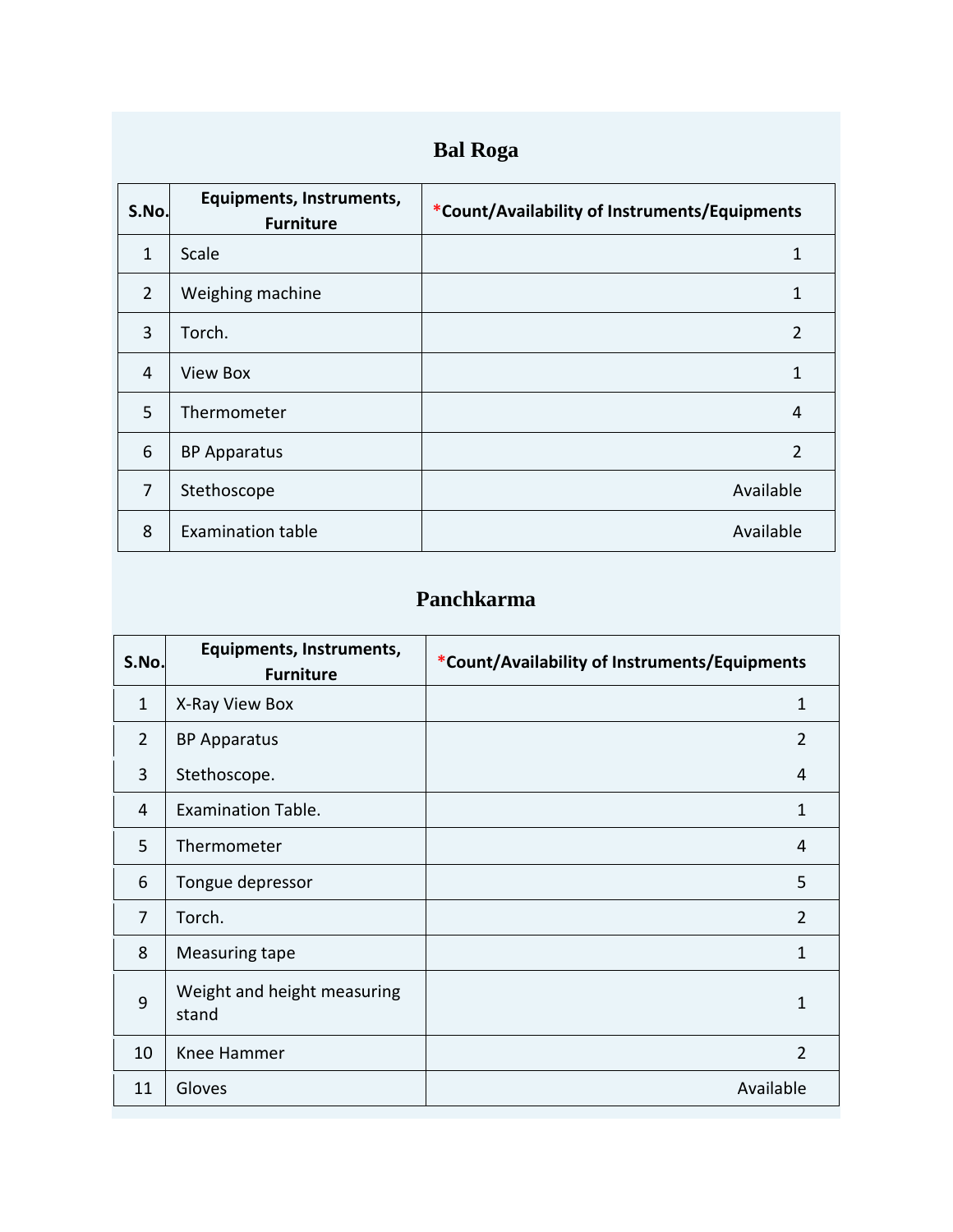### **Yoga Section (Swas-tha Rakhshan)**

| S.No. | Reagents/Liquids/Others                                        | *Availability |
|-------|----------------------------------------------------------------|---------------|
|       | Facilities available (Equipment, Instrument,<br>Furniture etc) | Available     |

### **Casualty**

| <b>Reagents/Liquids/Others</b><br>S.No.                        |  | *Availability |  |
|----------------------------------------------------------------|--|---------------|--|
| Facilities available (Equipment, Instrument,<br>Furniture etc) |  | Available     |  |
| Total:                                                         |  | 112           |  |

# **Instruments and Equipments for LABOUR ROOM**

| S.No.          | <b>Equipments, Instruments,</b><br><b>Furniture</b> | *Count/Availability of Instruments/Equipments |  |
|----------------|-----------------------------------------------------|-----------------------------------------------|--|
| $\mathbf{1}$   | Shadowless Lamp                                     | 1                                             |  |
| $\overline{2}$ | <b>Suction Machine (Neonatal)</b>                   | 1                                             |  |
| 3              | Oxygen Cylinder and Mask                            | 1                                             |  |
| 4              | Foetal Toco Cardiograph                             | 1                                             |  |
| 5              | <b>Radient Warmer</b>                               | 1                                             |  |
| 6              | Phototherapy Unit                                   | 1                                             |  |
| $\overline{7}$ | <b>Weighing Machine</b><br>(Paediatric)             | 1                                             |  |
| 8              | Patient trolley                                     | $\overline{2}$                                |  |
| 9              | Anaesthesia trolley                                 | 1                                             |  |
| 10             | Infantometer                                        | 1                                             |  |
| 11             | Vacuum extractor                                    | 1                                             |  |
| 12             | <b>Foetal Doppler</b>                               | 1                                             |  |
| 13             | Low cavity forceps                                  | $\overline{2}$                                |  |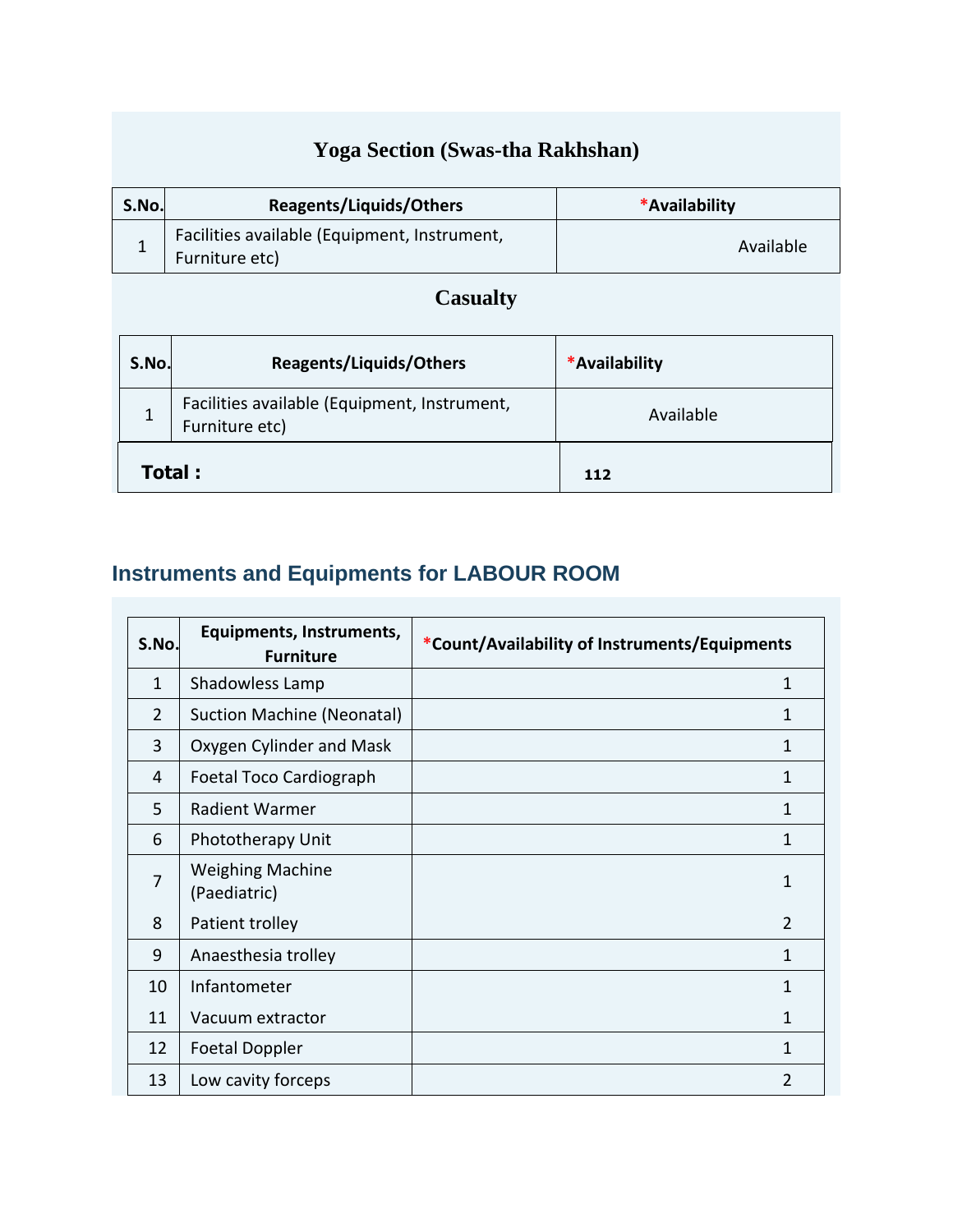| 14 | Steriliser                                                                           | $\overline{2}$ |
|----|--------------------------------------------------------------------------------------|----------------|
| 15 | Macintosh rubber sheet                                                               | Available      |
| 16 | <b>Catguts and Thread</b>                                                            | Available      |
| 17 | Instruments for labour and<br>Episiotomy (Scissors,<br>forceps, needle, holder etc.) | Available      |
| 18 | Baby tray                                                                            | $\overline{2}$ |
| 19 | HIV kit for emergency<br>patients                                                    | Available      |
| 20 | Plain and Hole towels                                                                | Available      |
| 21 | Nebuliser                                                                            | 1              |
| 22 | Foetoscope                                                                           | 5              |
| 23 | Autoclave                                                                            | $\mathbf{1}$   |
| 24 | <b>Drums</b>                                                                         | Available      |
| 25 | <b>Instrumental Trolley</b>                                                          | Available      |
| 26 | OT tables with head up and<br>head low facility                                      | $\mathbf{1}$   |
| 27 | Pulse Oxymeter                                                                       | $\mathbf{1}$   |
| 28 | <b>Resuscitation kit</b>                                                             | $\mathbf{1}$   |
| 29 | Boyle's apparatus                                                                    | $\mathbf{1}$   |
| 30 | Electrocautery                                                                       | $\mathbf{1}$   |
| 31 | <b>MTP Suction Machine</b>                                                           | $\mathbf{1}$   |
| 32 | Anaesthesia Kit                                                                      | $\mathbf{1}$   |
| 33 | <b>Blunt and Sharp Curettes</b>                                                      | 10             |
| 34 | Dilators set (Hegar's,<br>Hawkins)                                                   | 5              |
| 35 | Sim's Speculum                                                                       | 5              |
| 36 | <b>Anterior Vaginal Wall</b><br>retractor                                            | 5              |
| 37 | Cysco's Speculum                                                                     | 5              |
| 38 | Uterine sound                                                                        | 5              |
| 39 | Volsellum                                                                            | 5              |
| 40 | <b>MTP Suction Curette</b>                                                           | 5              |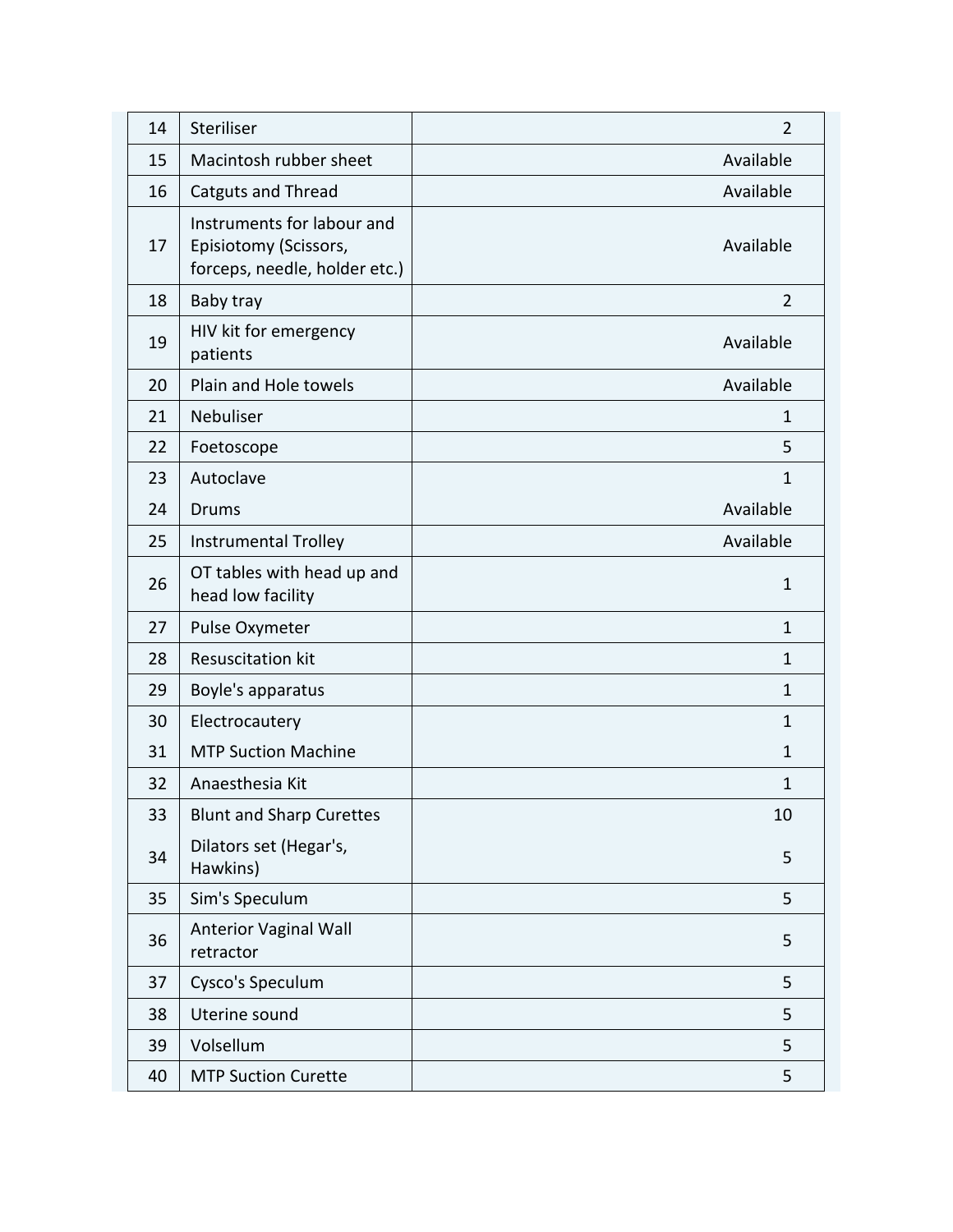| 41     | <b>Needles</b>                            |     | Available |
|--------|-------------------------------------------|-----|-----------|
| 42     | Needle holders                            |     | Available |
| 43     | Sponge holding forcep's                   |     | 5         |
| 44     | <b>Towel Clips</b>                        |     | Available |
| 45     | Retractors abdominal<br>(Doyne's etc.)    |     | 5         |
| 46     | Green armytage forceps                    |     | 5         |
| 47     | Uterus holding forceps                    |     | 5         |
| 48     | Kocher's forceps                          |     | 5         |
| 49     | Artery forceps (Long, short,<br>Mosquito) |     | 5         |
| 50     | Scissors- different sizes                 |     | 5         |
| 51     | Forceps obstetrics                        |     | 5         |
| 52     | <b>Endotracheal tubes</b>                 |     | 5         |
| 53     | B.P. apparatus                            |     | 2         |
| 54     | <b>Cord Cutting appliances</b>            |     | 5         |
| 55     | I.U.C.D. removing hook                    |     | 5         |
| 56     | <b>Bladder Sound</b>                      |     | 5         |
| Total: |                                           | 140 |           |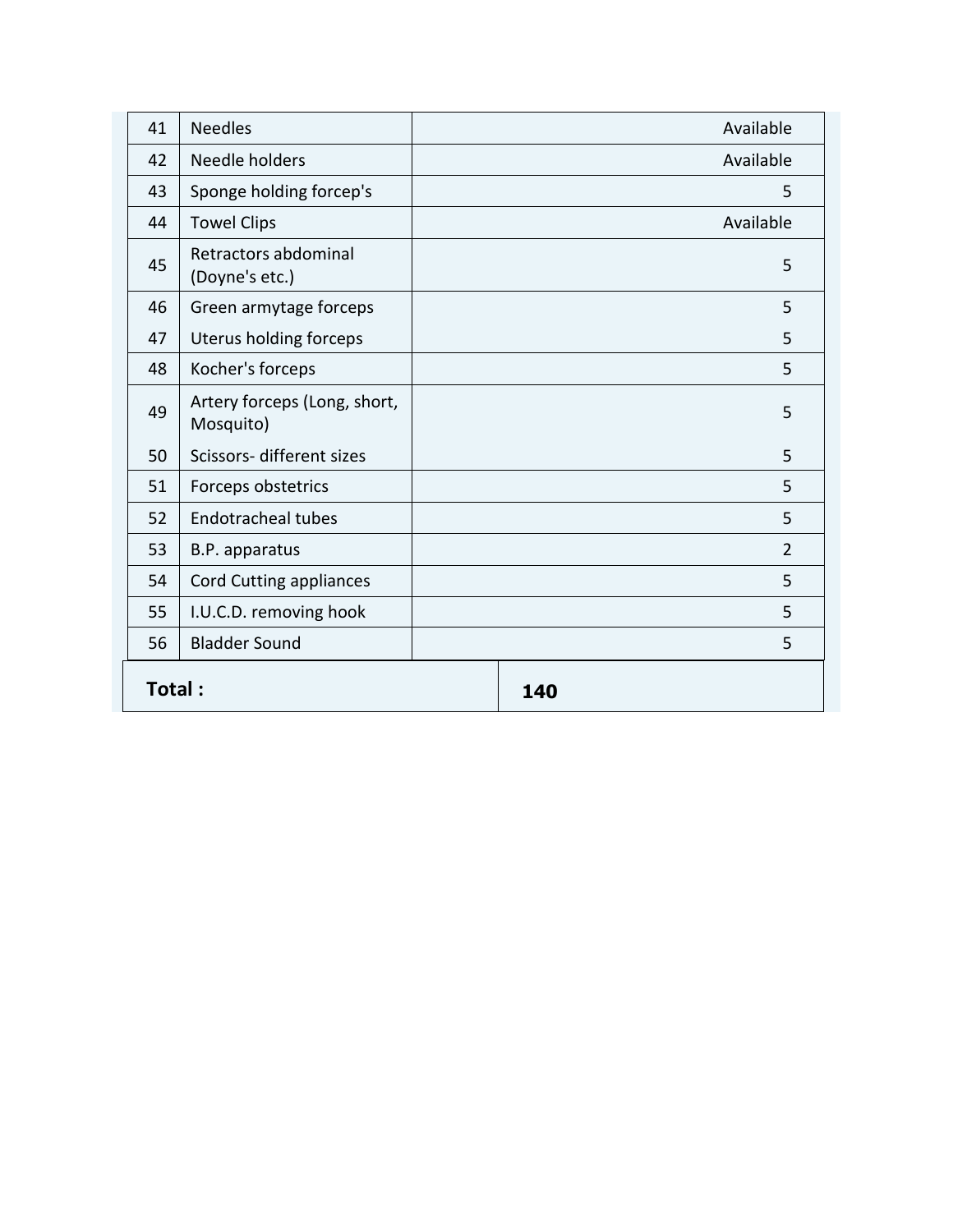# **Instruments and Equipments Details**

| <b>Shalya</b>  |                                                         |                                               |
|----------------|---------------------------------------------------------|-----------------------------------------------|
| S.No.          | <b>Essential Equipments and</b><br><b>Instruments</b>   | *Count/Availability of Instruments/Equipments |
| $\mathbf{1}$   | Spot light (Shadowless ceiling<br>fitted)               | $\mathbf{1}$                                  |
| $\overline{2}$ | Needle holding Forceps (big-<br>medium-small)           | Available                                     |
| 3              | Dressing drums of Assorted size                         | Available                                     |
| 4              | Drum stand                                              | Available                                     |
| 5              | <b>IV Stand</b>                                         | $\overline{2}$                                |
| 6              | X-ray View Box (double)                                 | $\overline{2}$                                |
| $\overline{7}$ | <b>Cheetles Forceps</b>                                 | 4                                             |
| 8              | Mosquito forceps                                        | 6                                             |
| 9              | Scissors straight (Tailor)                              | 4                                             |
| 10             | Scissors curved of different<br>sizes                   | 8                                             |
| 11             | Stich removal scissors                                  | 5                                             |
| 12             | <b>Dissection forceps</b>                               | 11                                            |
| 13             | <b>Sinus Forceps</b>                                    | 4                                             |
| 14             | Probes - Assorted size                                  | 7                                             |
| 15             | Pointed scissors                                        | 4                                             |
| 16             | <b>Abdominal Retractors</b>                             | 6                                             |
| 17             | <b>Tissue Forceps</b>                                   | 5                                             |
| 18             | <b>Bob Kock's Forceps</b>                               | 6                                             |
| 19             | Kocher's Forceps                                        | 6                                             |
| 20             | <b>Urethral Dilators</b>                                | 5                                             |
| 21             | <b>Rubber catheters of Assorted</b><br>size             | Available                                     |
| 22             | <b>Metal Cathetors</b>                                  | 5                                             |
| 23             | Corrugatedrubber drain                                  | Available                                     |
| 24             | <b>Suturing Needle</b><br>(straight/curved) of Assorted | Available                                     |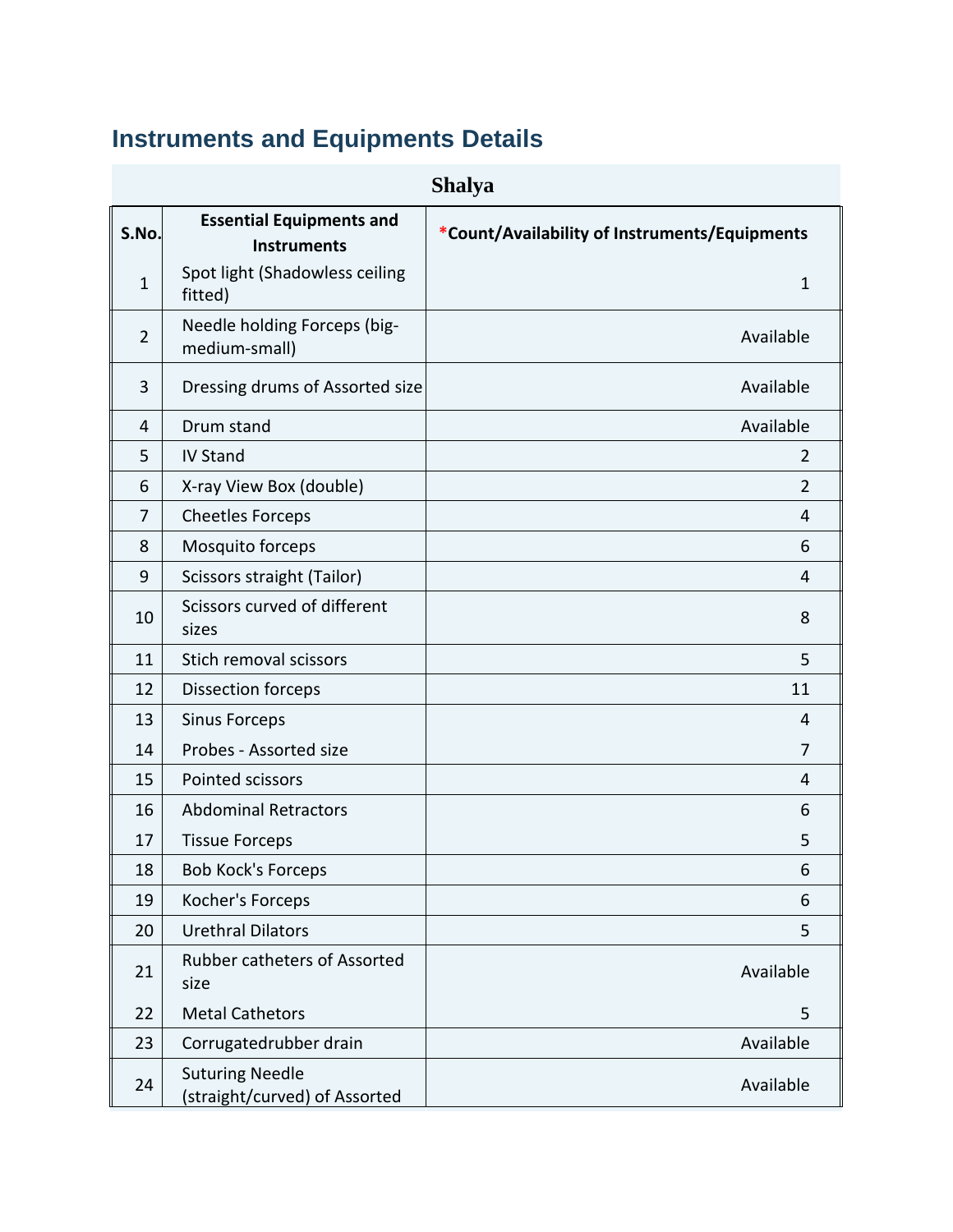|    | size                                    |                |
|----|-----------------------------------------|----------------|
| 25 | <b>Surgical Thread</b>                  | Available      |
| 26 | Sponge holding forceps                  | 8              |
| 27 | Right Angle cholecystectomy<br>Forceps  | 4              |
| 28 | Stone holding forceps                   | 4              |
| 29 | Allies Forceps small                    | 4              |
| 30 | Allies Forceps Big                      | 4              |
| 31 | Artery Forceps small                    | 4              |
| 32 | Artery Forceps big                      | 12             |
| 33 | <b>Artery Forceps Medium</b>            | 26             |
| 34 | Sigmoidoscope Rigid/flexible            | 1              |
| 35 | <b>Barron Pile's Gun</b>                | $\overline{2}$ |
| 36 | Laryngoscope Pediatric/Adult            | $\overline{2}$ |
| 37 | <b>Boyles Apparatus</b>                 | $\mathbf{1}$   |
| 38 | <b>Multiparameter Monitor</b>           | 1              |
| 39 | Ambu Bag                                | 2              |
| 40 | Suction machine Electrical or<br>Manual | 1              |
| 41 | Emergency power back up<br>facility     | Available      |
| 42 | <b>Emergency light</b>                  | 4              |
| 43 | Fire Extinguisher                       | $\overline{2}$ |
| 44 | Skin grafting knife with handle         | Available      |
| 45 | Surgical blades of different size       | Available      |
| 46 | BP Handle of different size             | Available      |
| 47 | Vertical BP Instrument                  | $\overline{2}$ |
| 48 | Self-Retaining Retractor                | Available      |
| 49 | Bone cutter                             | 2              |
| 50 | <b>Giggly Saw</b>                       | 3              |
| 51 | Scoop                                   | Available      |
| 52 | Periasteum elevator                     | $\overline{2}$ |
| 53 | <b>Maggler Forceps</b>                  | Available      |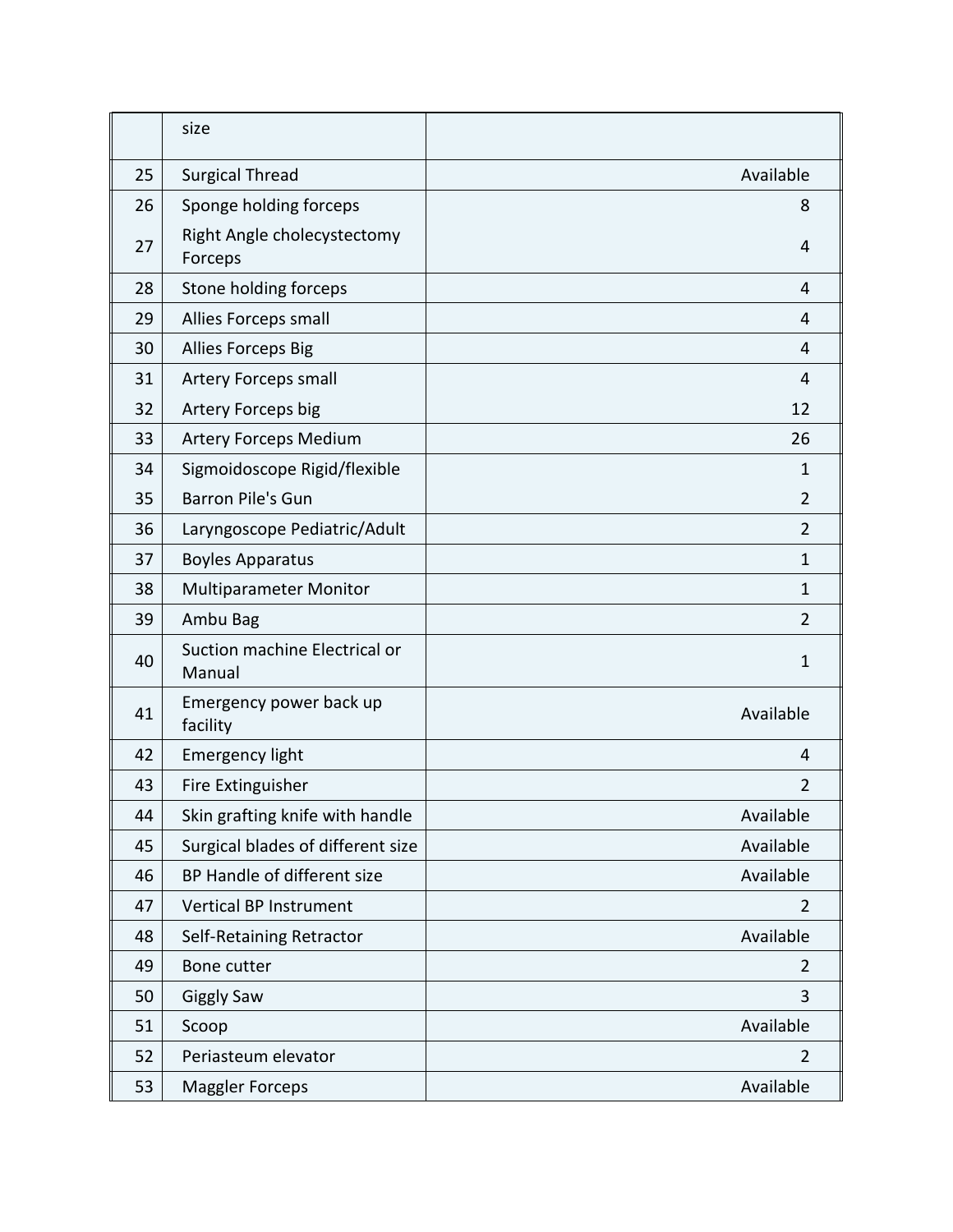| 54 | <b>High Pressure Autoclave</b>              | 1              |
|----|---------------------------------------------|----------------|
| 55 | Fumigator                                   | $\mathbf 1$    |
| 56 | Refrigerator                                | $\mathbf{1}$   |
| 57 | Nitrous Oxide Cylinder                      | $\overline{2}$ |
| 58 | <b>Hydrolic Operation Table</b>             | 1              |
| 59 | <b>Boyle's Appratus</b>                     | 1              |
| 60 | <b>Instrument Trolley</b>                   | Available      |
| 61 | <b>Endotracheal Tube</b>                    | Available      |
| 62 | Proctoscope with or without<br>illumination | 5              |
| 63 | <b>Revolving Stool</b>                      | Available      |
| 64 | <b>Gabrial Syringe</b>                      | 1              |
| 65 | Strecher with trolley                       | $\overline{2}$ |
| 66 | Needle holder                               | Available      |
| 67 | <b>BP Apparatus</b>                         | Available      |
| 68 | <b>Suction Machine</b>                      | Available      |
|    | Total:                                      | 197            |

# **Shalakya: Ophthalmic Equipment or Instruments for Operative Surgery**

| S.No.          | <b>Essential Equipments and</b><br><b>Instruments</b> | *Count/Availability of Instruments/Equipments |
|----------------|-------------------------------------------------------|-----------------------------------------------|
| 1              | <b>Ophthalmic Operation table</b><br>with Head rest   | 1                                             |
| $\overline{2}$ | Sterilizing box/case with<br>matts                    | Available                                     |
| 3              | Lens insertion Forceps                                | Available                                     |
| 4              | Keratome                                              | Available                                     |
| 5              | Desmarres lid retractors                              | Available                                     |
| 6              | Cat-paw lacrimal retractor                            | Available                                     |
| 7              | Mueller lacrimal sac<br>retractor                     | Available                                     |
| 8              | Dastoor iris retractor                                | Available                                     |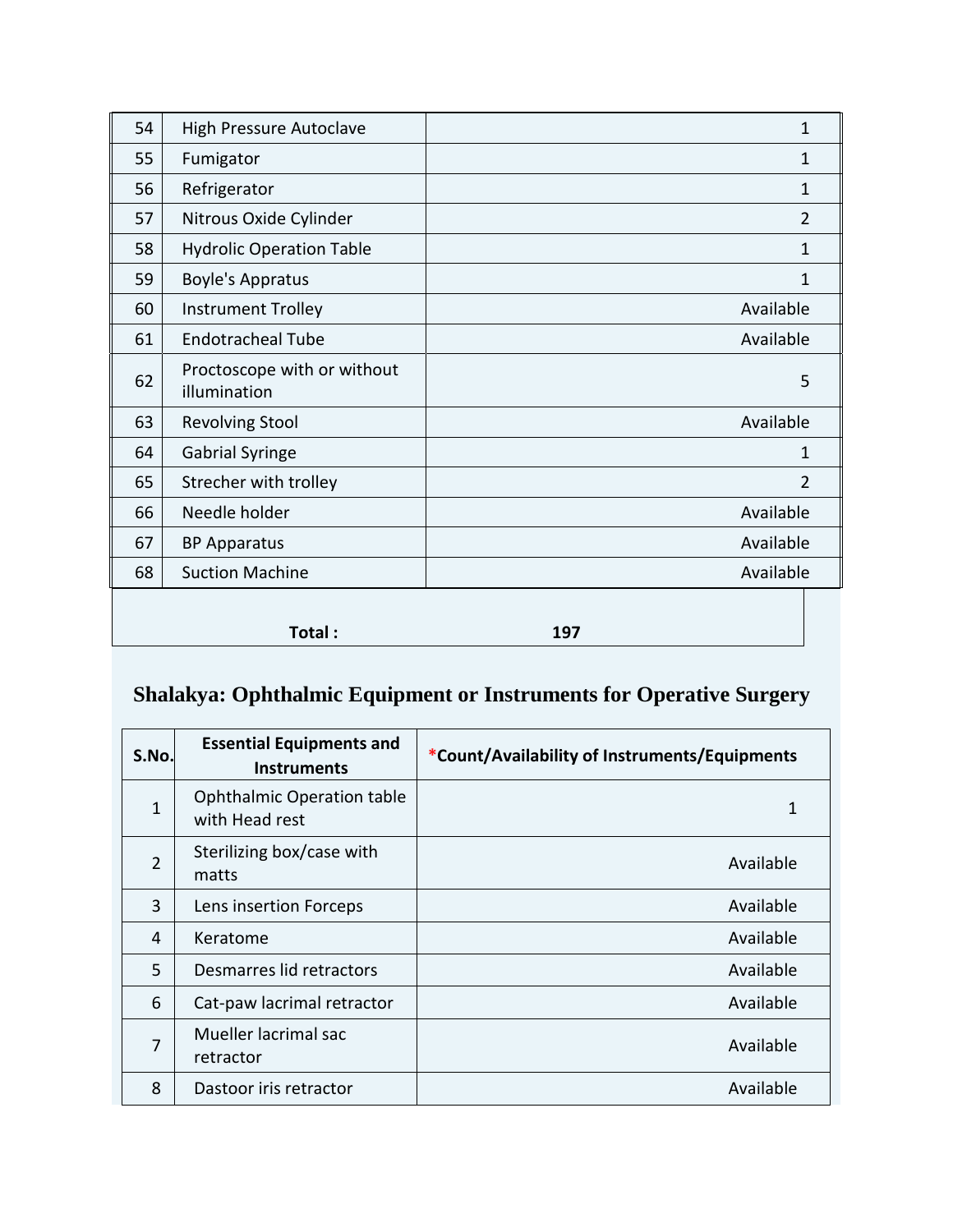| 9  | MeyrhoeferChalazioncurrete                        | Available |
|----|---------------------------------------------------|-----------|
| 10 | Sinsky lens manipulating<br>hook                  | Available |
| 11 | <b>IOL Manipulator</b>                            | Available |
| 12 | Foreign body spud                                 | Available |
| 13 | Lewis lens loop (vectis)                          | Available |
| 14 | Cystotome and spoon                               | Available |
| 15 | Mule Evisceration spoon                           | Available |
| 16 | Iris repository (double-<br>ended)                | Available |
| 17 | Jameson muscle hook                               | Available |
| 18 | Wills cautery with copper<br>ball-point           | Available |
| 19 | Langs lacrimal sac dissector                      | Available |
| 20 | Kelly Glaucoma punch                              | Available |
| 21 | Elevator (double ended)                           | Available |
| 22 | Nasal speculum adult/child                        | Available |
| 23 | Wilder punctum Dilator                            | Available |
| 24 | Bowman lacrimal probes                            | Available |
| 25 | Hartman mosquito forceps                          | Available |
| 26 | Colibri forceps 1*2 teech                         | Available |
| 27 | Mc. person corneal forceps<br>with tying platform | Available |
| 28 | Dressing forceps, serrated                        | Available |
| 29 | Moorfieldconjuctival forceps                      | Available |
| 30 | <b>Fixation forceps</b>                           | Available |
| 31 | Beer cilea (epilation) forceps                    | Available |
| 32 | Arruga capsular forceps                           | Available |
| 33 | SnellenEntropion clamp                            | Available |
| 34 | Chalazion clamps                                  | Available |
| 35 | Vannas straight scissors                          | Available |
| 36 | Barraquer needle holder                           | Available |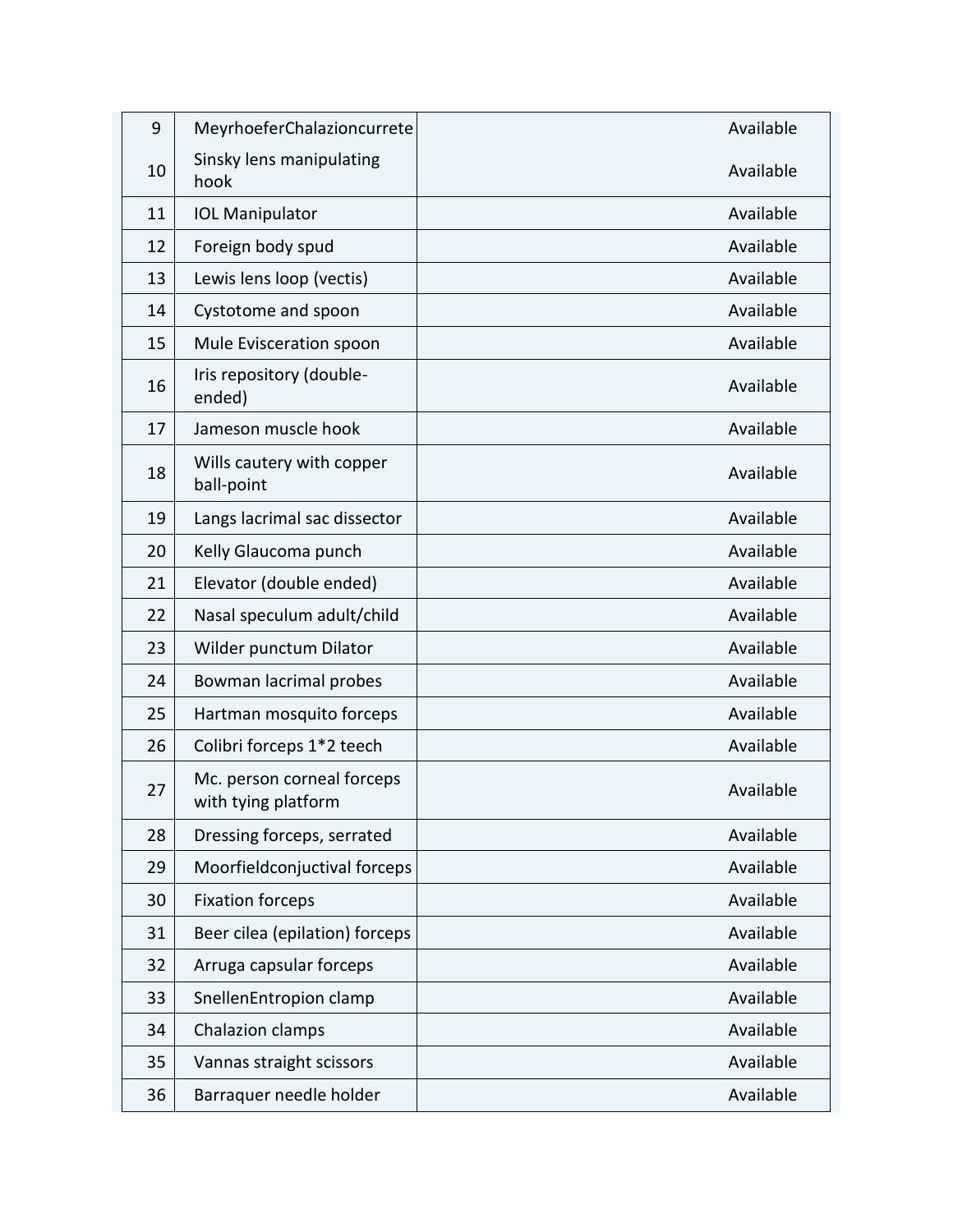| 37 | Air injection cannula                              | Available |
|----|----------------------------------------------------|-----------|
| 38 | Healon aspirating cannula                          | Available |
| 39 | AC was cannula                                     | Available |
| 40 | Lacrimal cannula                                   | Available |
| 41 | Hydrodialysis cannula                              | Available |
| 42 | J-loop cannula (Right/Left<br>With silicon tubing) | Available |
| 43 | Simcok direct I/A cannula<br>with silicon tubing   | Available |
| 44 | Irrigating aspirating handle                       | Available |
| 45 | Lens dialer                                        | Available |
| 46 | <b>Superior Rectus forceps</b>                     | Available |
| 47 | Eye wash glasses (for<br>Tarpana Karma)            | Available |
| 48 | Swimming Goggles (for<br>Tarpana Karma)            | Available |
|    | Total :                                            |           |

# **Shalakya-ENT-Surgical or Operative Procedural Instruments**

| S.No.          | <b>Essential Equipments and</b><br><b>Instruments</b> | *Count/Availability of Instruments/Equipments |
|----------------|-------------------------------------------------------|-----------------------------------------------|
| $\mathbf{1}$   | <b>Aural Syringe</b>                                  | Available                                     |
| $\overline{2}$ | Jobson's Aural Probe                                  | Available                                     |
| 3              | Eustachian Catheter                                   | Available                                     |
| 4              | <b>Mastoid Retractor</b>                              | Available                                     |
| 5              | <b>Mastoid Gouge</b>                                  | Available                                     |
| 6              | Mallet                                                | Available                                     |
| 7              | Nasal Foreign Body hook                               | Available                                     |
| 8              | Nasal packing forceps                                 | Available                                     |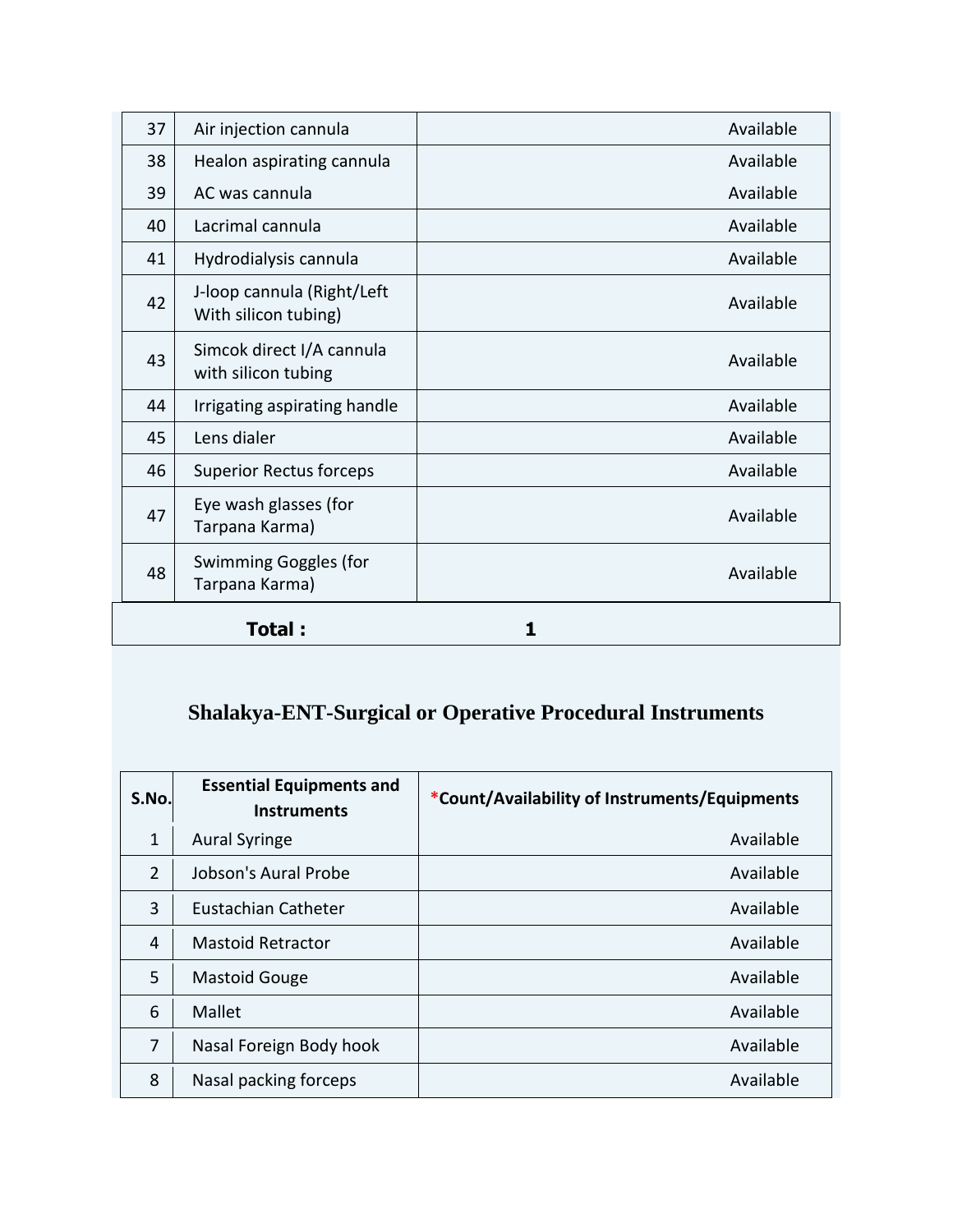| 9      | <b>Nasal Snare</b>                      | Available |
|--------|-----------------------------------------|-----------|
| 10     | <b>Bayonet Shaped gouge</b>             | Available |
| 11     | Walshman's forceps                      | Available |
| 12     | Laryngeal forceps                       | Available |
| 13     | Tongue plate with throat<br>suction     | Available |
| 14     | Tonsil holding forceps                  | Available |
| 15     | <b>Tonsillar suction</b>                | Available |
| 16     | Adenoid curette with cage               | Available |
| 17     | Peritonsillarabcess draining<br>forceps | Available |
| 18     | Fuller's Tracheostomy Tube              | Available |
| 19     | Cheatel's Forceps                       | Available |
| Total: |                                         | 0         |

#### **Others**

| S.No. | Reagents/Liquids/Others                                                    | *Availability |
|-------|----------------------------------------------------------------------------|---------------|
| T     | Other consumable articles like gloves, syringes,<br>bandages, sutras, etc. | Available     |

# **PHARMACOGNOSY LABORATORY [DRAVYAGUNA]**

| S.No | <b>Essential Equipment and Instruments</b> | Count/Availability of<br><b>Instruments/Equipments</b> |
|------|--------------------------------------------|--------------------------------------------------------|
|      | Field magnifier                            |                                                        |
|      | Compound microscope                        |                                                        |
| 3    | <b>Dissecting Microscope</b>               |                                                        |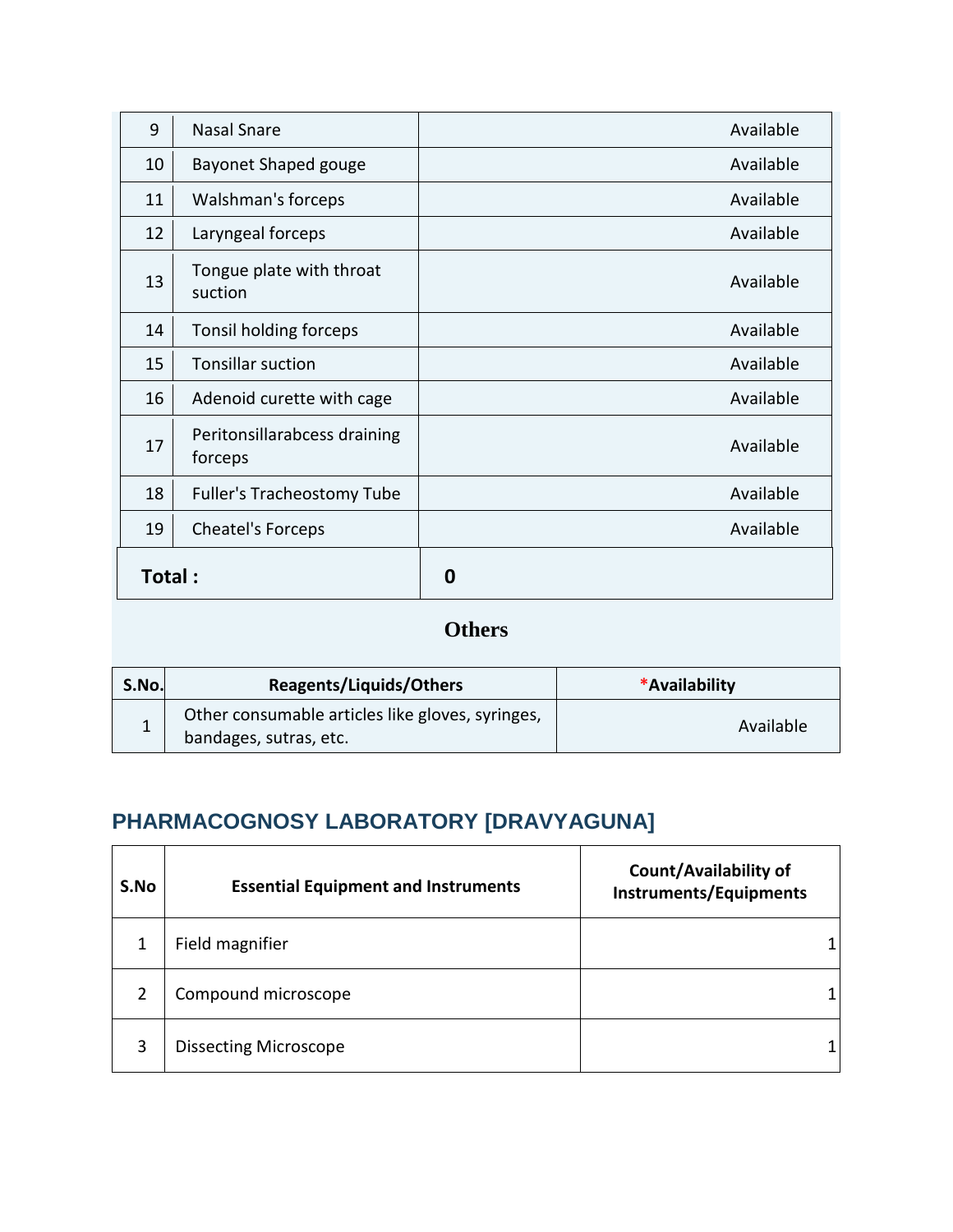| $\overline{4}$ | Microscope                    | 15        |
|----------------|-------------------------------|-----------|
| 5              | Slides box with cover slips,  | Available |
| 6              | <b>Blotting/filter papers</b> | Available |
| 7              | Electronic balance            |           |
| 8              | <b>Dissection Box</b>         | Available |
| 9              | <b>Enamel Trays</b>           | Available |
| Total:         |                               | 19        |

# **Reagents**

| S.No | <b>Reagents/Liquids/Others</b>        | <b>Availability</b> |
|------|---------------------------------------|---------------------|
| 1    | Chloroform                            | Available           |
| 2    | Alcohol.                              | Available           |
| 3    | <b>HCL</b>                            | Available           |
| 4    | Sulphuric acid                        | Available           |
| 5    | Sodium, potassium hydroxide           | Available           |
| 6    | <b>Benedict solution</b>              | Available           |
| 7    | Sodium nitrate                        | Available           |
| 8    | Potassium nitrate                     | Available           |
| 9    | Citric acid                           | Available           |
| 10   | Iodine                                | Available           |
| 11   | Ethyl Alcohol                         | Available           |
| 12   | Potassium Iodide                      | Available           |
| 13   | Xylol/pure xylene (slide preparation) | Available           |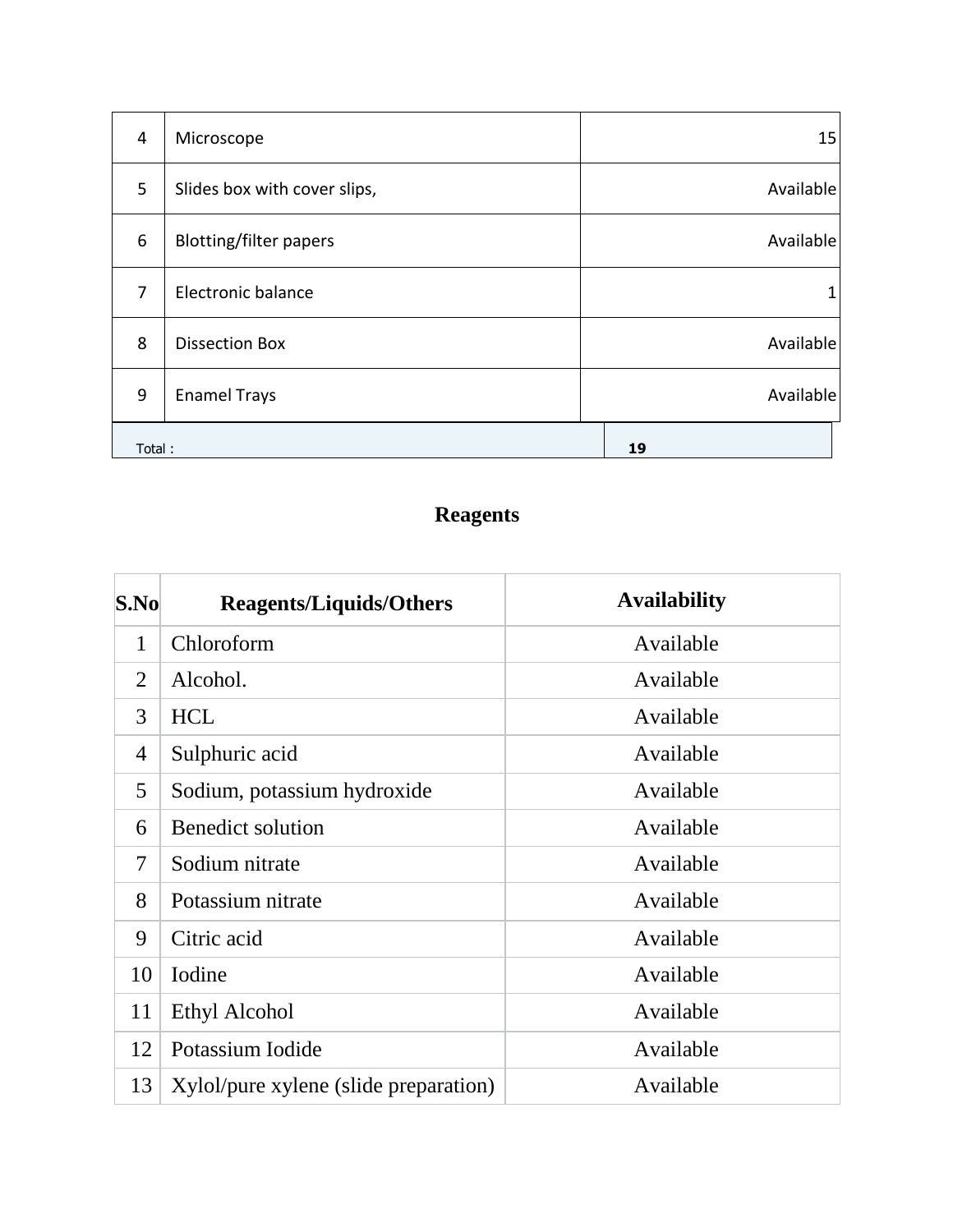# **ROG-VIGYAN (PATHOLOGY LABORATORY)**

| S.No           | <b>Essential Equipment and Instruments</b> | <b>Count/Availability of</b><br><b>Instruments/Equipments</b> |
|----------------|--------------------------------------------|---------------------------------------------------------------|
| $\mathbf 1$    | Binocular microscope                       | 15                                                            |
| $\overline{2}$ | X-ray view box                             | 1                                                             |
| 3              | Sterile disposable lancer/needle           | Available                                                     |
| 4              | Sahli's Square tube                        | 30                                                            |
| 5              | Hb pipette                                 | 30                                                            |
| 6              | Dropper                                    | 30                                                            |
| 7              | Glass rod                                  | Available                                                     |
| 8              | <b>WBC Pipette</b>                         | 30                                                            |
| 9              | Improved Neubauer chamber                  | 30                                                            |
| 10             | Cover slip                                 | Available                                                     |
| 11             | Red cell pipette                           | 30                                                            |
| 12             | <b>Cleaned slides</b>                      | Available                                                     |
| 13             | Incubator                                  | 1                                                             |
| 14             | Wintrobe's tube                            | 30                                                            |
| 15             | Pasteur's pipette                          | 30                                                            |
| 16             | Centrifuge Graduatee machine               | $\mathbf{1}$                                                  |
| 17             | Westregrens pipette                        | 30                                                            |
| 18             | Rubber teat                                | Available                                                     |
| 19             | Westergrens's stand                        | 30                                                            |
| 20             | Litmus paper                               | Available                                                     |
| 21             | pH indicator paper strips                  | Available                                                     |
| 22             | Urinometer                                 | 30                                                            |
| 23             | Multi stix                                 | Available                                                     |
| 24             | Bunsen burner                              | 30                                                            |
| 25             | Test tube                                  | Available                                                     |
| 26             | Glass Jars with lid of different sizes     | Available                                                     |
| 27             | Magnifying lens                            | Available                                                     |
| 28             | Autoclave                                  |                                                               |
| 29             | Water bath                                 | Available                                                     |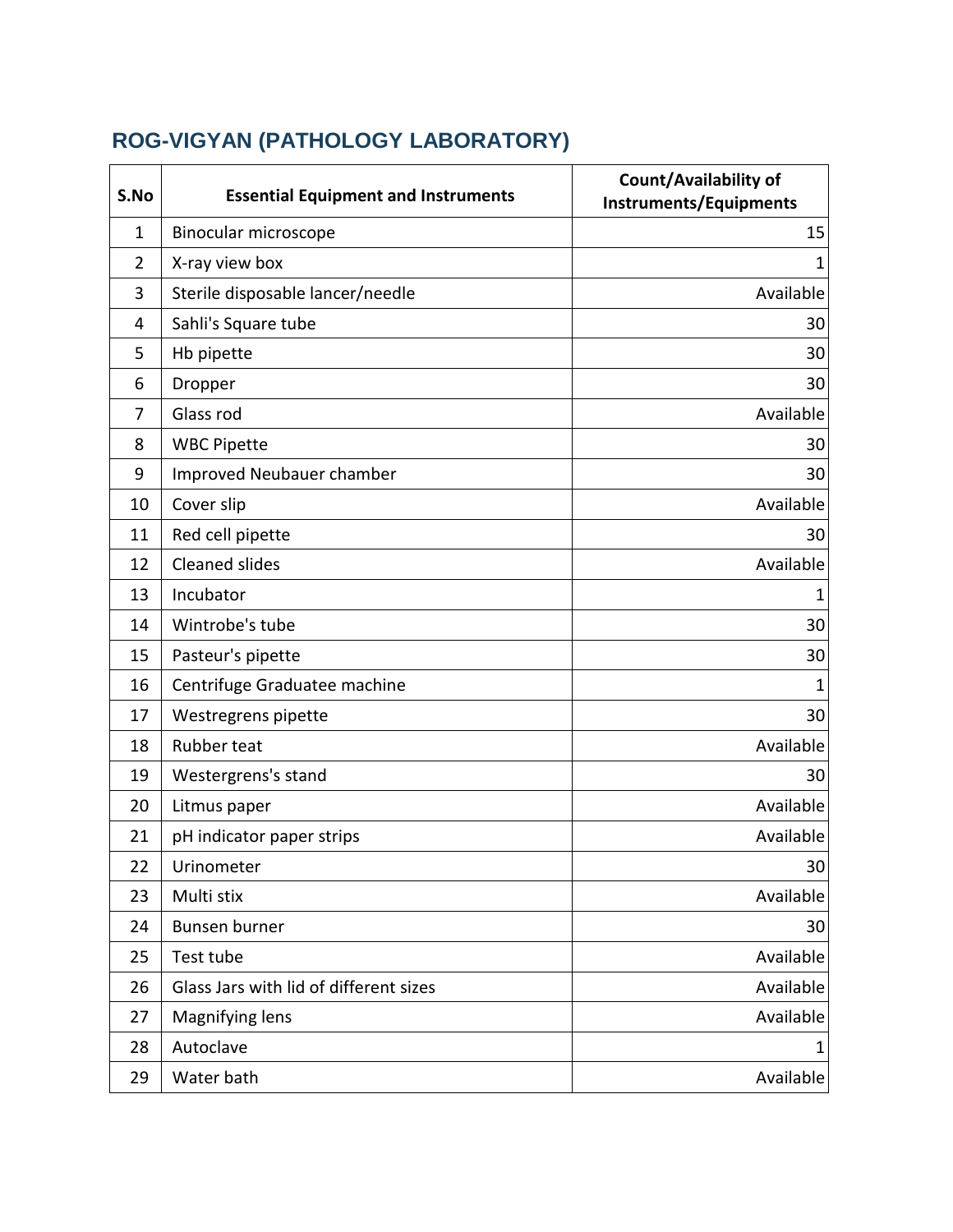| 30 | Separating funnels of various sizes                    | Available |
|----|--------------------------------------------------------|-----------|
| 31 | Stop watch                                             | 30        |
| 32 | Ultraviolet lamp                                       | 1         |
| 33 | Monocular microscope with oil emersion lens20(e)       | 15        |
| 34 | <b>Capillary Tubes</b>                                 | Available |
| 35 | Hot air oven                                           | 1         |
| 36 | Microscope with oil immersion                          | 15        |
| 37 | Refrigerators                                          | 1         |
| 38 | Sterile vessels/bottle to collect samples              | Available |
| 39 | <b>BP Apparatus</b>                                    | 30        |
| 40 | Stethocope                                             | 30        |
| 41 | Thermometer                                            | 30        |
| 42 | Tongue depressor                                       | 30        |
| 43 | Torch                                                  | Available |
| 44 | Knee hammer                                            | Available |
| 45 | <b>Measuring Tape</b>                                  | Available |
| 46 | <b>ENT</b> examination set                             | Available |
| 47 | Reflectors(Mirrors)                                    | Available |
| 48 | Weighing machine                                       | 1         |
| 49 | <b>Tuning Forks</b>                                    | Available |
| 50 | Nasal speculum                                         | Available |
| 51 | Laryngoscope                                           | Available |
| 52 | Catheters                                              | Available |
| 53 | Probes                                                 | Available |
| 54 | Physical balance                                       | 1         |
| 55 | Syringe needle destroyer                               | Available |
| 56 | HBs Ag kit                                             | Available |
| 57 | HIV kit - Tridot (method by T Mitra)                   | Available |
| 58 | CT and BT kit                                          | Available |
| 59 | Cell counter (haemoautoanalyser)                       | 1         |
| 60 | Renal profile, LET kit, Lipid profile, Blood Sugar kit | Available |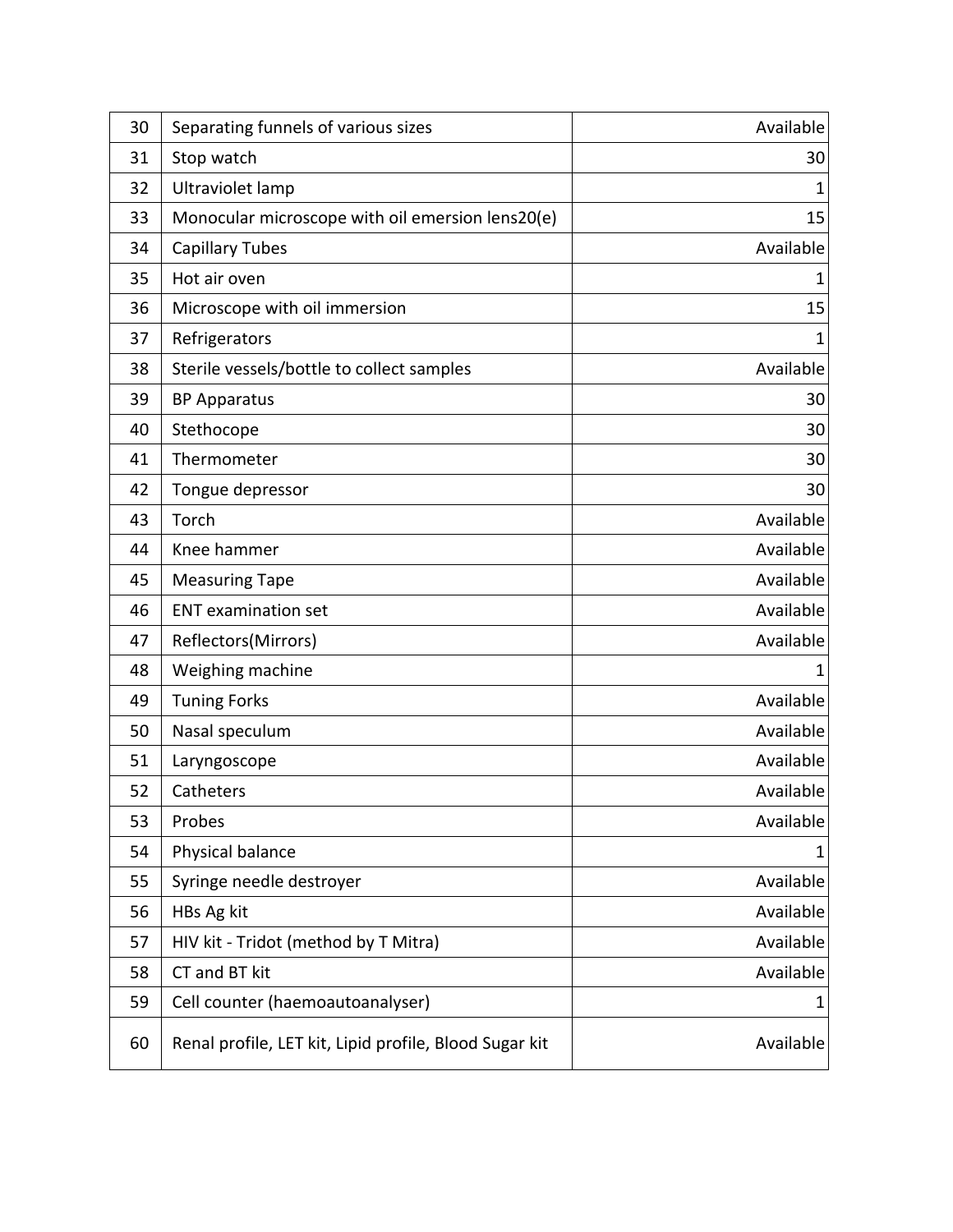#### **DISSECTION HALL**

| S.No           | <b>Essential Equipment and Instruments</b>                                           | <b>Count/Availability of</b><br><b>Instruments/Equipments</b> |
|----------------|--------------------------------------------------------------------------------------|---------------------------------------------------------------|
| $\mathbf{1}$   | Tank with a capacity to preserve 2 to 4<br>bodies                                    | Available                                                     |
| $\overline{2}$ | <b>Dissection Tables Sets</b>                                                        | 20                                                            |
| $\overline{3}$ | Dissecting Table-Full size with steel top or<br>marble top stainless                 | 4                                                             |
| $\overline{4}$ | Dissecting Table-Half size with steel top or<br>marble top stainless                 | 8                                                             |
| 5              | Bone cutter of the number 3/4, 1/2, 1/4, 1/8<br>- fine pointed Chisel bone dissector | Available                                                     |
| 6              | Machines for bones and brain sectioning                                              | Available                                                     |
| 7              | X-ray viewing box or panels                                                          | 3                                                             |
| 8              | Glass jars of different sizes                                                        | Available                                                     |
|                | Total:                                                                               | 35                                                            |

#### **Reagents**

| $\mathbf{S}.\mathbf{No}$ | <b>Reagents/Liquids/Others</b> | <b>Availability</b> |
|--------------------------|--------------------------------|---------------------|
|                          | <b>Preservative Chemicals</b>  | Available           |

#### **RASASHASTRA AND BHAISHAJYA KALPANA LABORATORY (TEACHING)**

| S.No | <b>Essential Equipment and Instruments</b> | Count/Availability of<br><b>Instruments/Equipments</b> |
|------|--------------------------------------------|--------------------------------------------------------|
|      | Khalva Yantra- Small                       |                                                        |
|      | Khalva Yantra- Medium                      | 10I                                                    |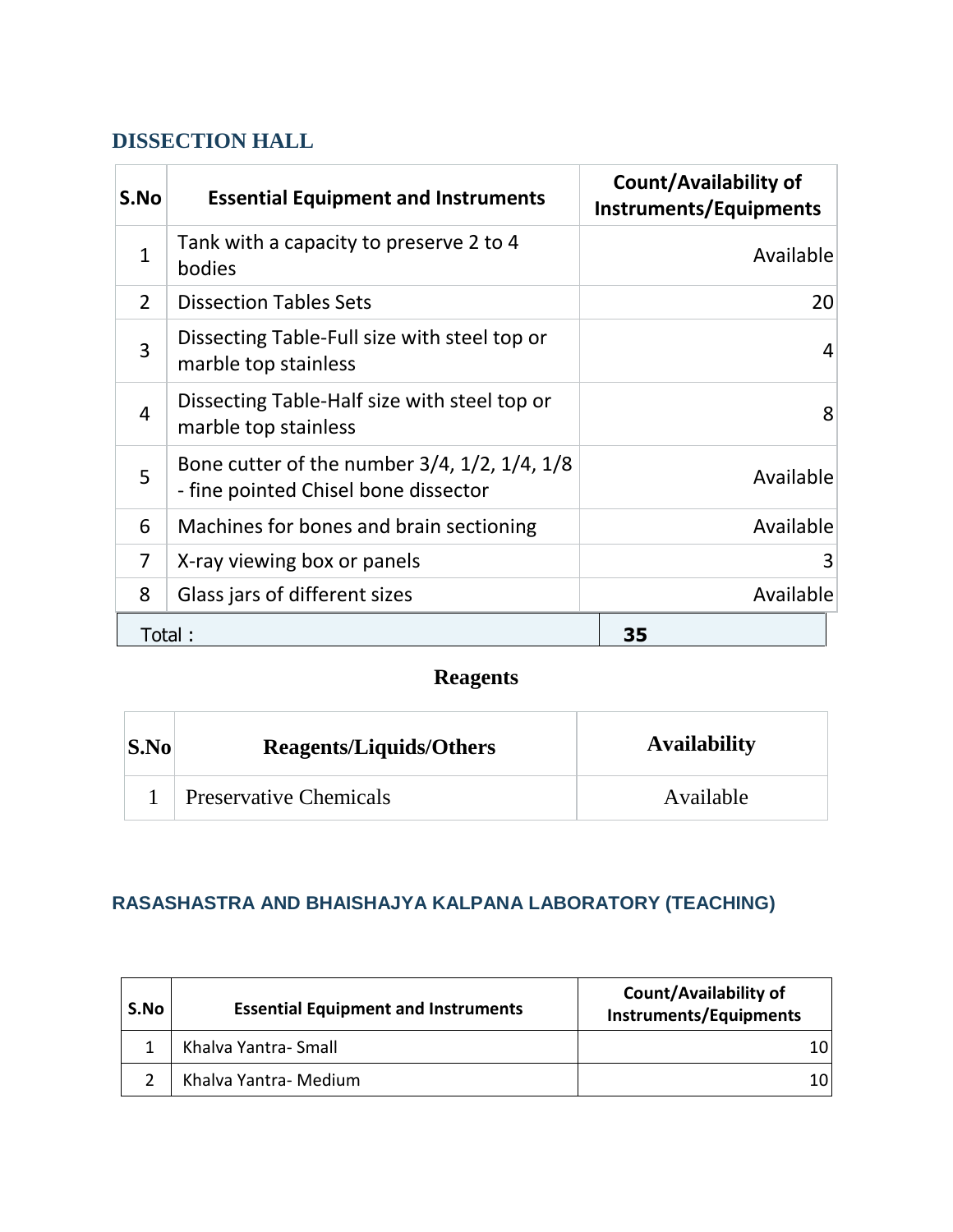| 3  | Khalva Yantra- Porcelain                       | 10             |
|----|------------------------------------------------|----------------|
| 4  | Khalva Yantra-Tapta khalva yantra              | 2              |
| 5  | <b>Heating Device-Gas Stove</b>                | Available      |
| 6  | <b>Electronic Balance</b>                      | 1              |
| 7  | <b>Heating Device-Hot plate</b>                | Available      |
| 8  | Heating Device-Chulla (Charcoal)               | Available      |
| 9  | Vessels-Frying Pan                             | Available      |
| 10 | <b>Vessels-Steel Vessel</b>                    | Available      |
| 11 | Vessels-Spatula                                | Available      |
| 12 | Vessels-Ladles & Spoons                        | Available      |
| 13 | Vessels-Knife                                  | Available      |
| 14 | <b>Vessels-Plates</b>                          | Available      |
| 15 | Vessels-Samdamsa Yantra(Tongs)                 | Available      |
| 16 | Measuring Equipments Different Size (Glass)    | Available      |
| 17 | Big Vessels & Containers- Brass                | Available      |
| 18 | Big Vessels & Containers-Copper                | Available      |
| 19 | Big Vessels & Containers-Steel etc.            | Available      |
| 20 | <b>Balance (Different Capacities)-Physical</b> | 2              |
| 21 | <b>Balance (Different Capacities)-Chemical</b> | 1              |
| 22 | Pounding Apparatus (Ulukhala Yantra)           | 10             |
| 23 | Sieves (Assorted Numbers & Size)               | Available      |
| 24 | Wet Grinder                                    | $\overline{2}$ |
| 25 | Mixi                                           | $\overline{2}$ |
| 26 | Juice Extractor                                | $\mathbf{1}$   |
| 27 | Putas (Different kind)                         | 5              |
| 28 | Pyrometer                                      | Available      |
| 29 | Thermometer                                    | Available      |
| 30 | <b>Pressure Cooker</b>                         | Available      |
| 31 | Moosha (Crucibles)                             | 30             |
| 32 | Koshti with Blower                             | $\overline{2}$ |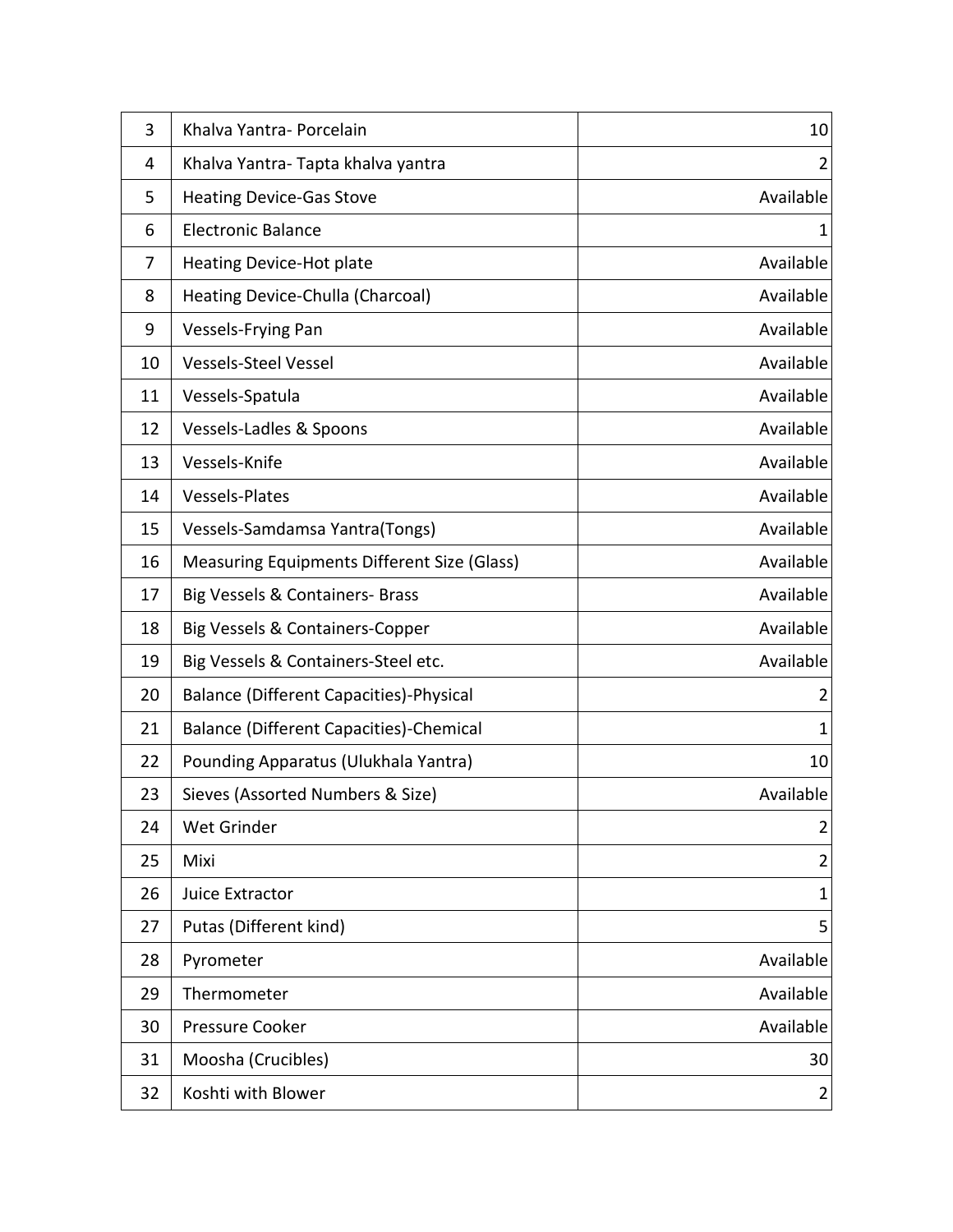| 33 | Refrigerator                         |                |  |  |  |  |
|----|--------------------------------------|----------------|--|--|--|--|
| 34 | Jars(Porcelain) Fermentation Purpose | Available      |  |  |  |  |
| 35 | Dola Yantra                          | 2              |  |  |  |  |
| 36 | Valuka Yantra                        | 2              |  |  |  |  |
| 37 | Pithara Yantra                       | 2              |  |  |  |  |
| 38 | Bhudhara Yantra etc.                 | $\overline{2}$ |  |  |  |  |
| 39 | Distillation Apparatus & Arka Yantra | 3              |  |  |  |  |
| 40 | <b>Enamel Trays</b>                  | Available      |  |  |  |  |
| 41 | Spirit Lamp                          | Available      |  |  |  |  |
| 42 | <b>Earthen Vessels-Pots</b>          | Available      |  |  |  |  |
| 43 | Kupipakva Bhatti                     | 1              |  |  |  |  |
| 44 | Almiras & Racks for storage          | Available      |  |  |  |  |
|    | Total:<br>101                        |                |  |  |  |  |

#### **PHYSIOLOGY (KRIYA SHARIR) LABORATORY**

| S.No           | <b>Essential Equipment and Instruments</b> | Count/Availability of<br><b>Instruments/Equipments</b> |
|----------------|--------------------------------------------|--------------------------------------------------------|
| 1              | Microscopes with oil immersion             | 30                                                     |
| $\overline{2}$ | Westergren's pipette for ESR               | 60                                                     |
| 3              | <b>Haematocrit Tube</b>                    | 60                                                     |
| 4              | Sahli's Haemoglobinometer                  | 60                                                     |
| 5              | Haemocytometer                             | 60                                                     |
| 6              | Sphygmomanometer                           | 30                                                     |
| 7              | Stethoscope                                | 60                                                     |
| 8              | <b>Clinical Thermometer</b>                | 60                                                     |
| 9              | Knee Hammer                                | 60                                                     |
| 10             | Tuning forks                               | 60                                                     |
| 11             | Electrocardiograph                         | 1                                                      |
| 12             | Stop watches                               | 60                                                     |
| 13             | <b>Water Distillation still</b>            | 1                                                      |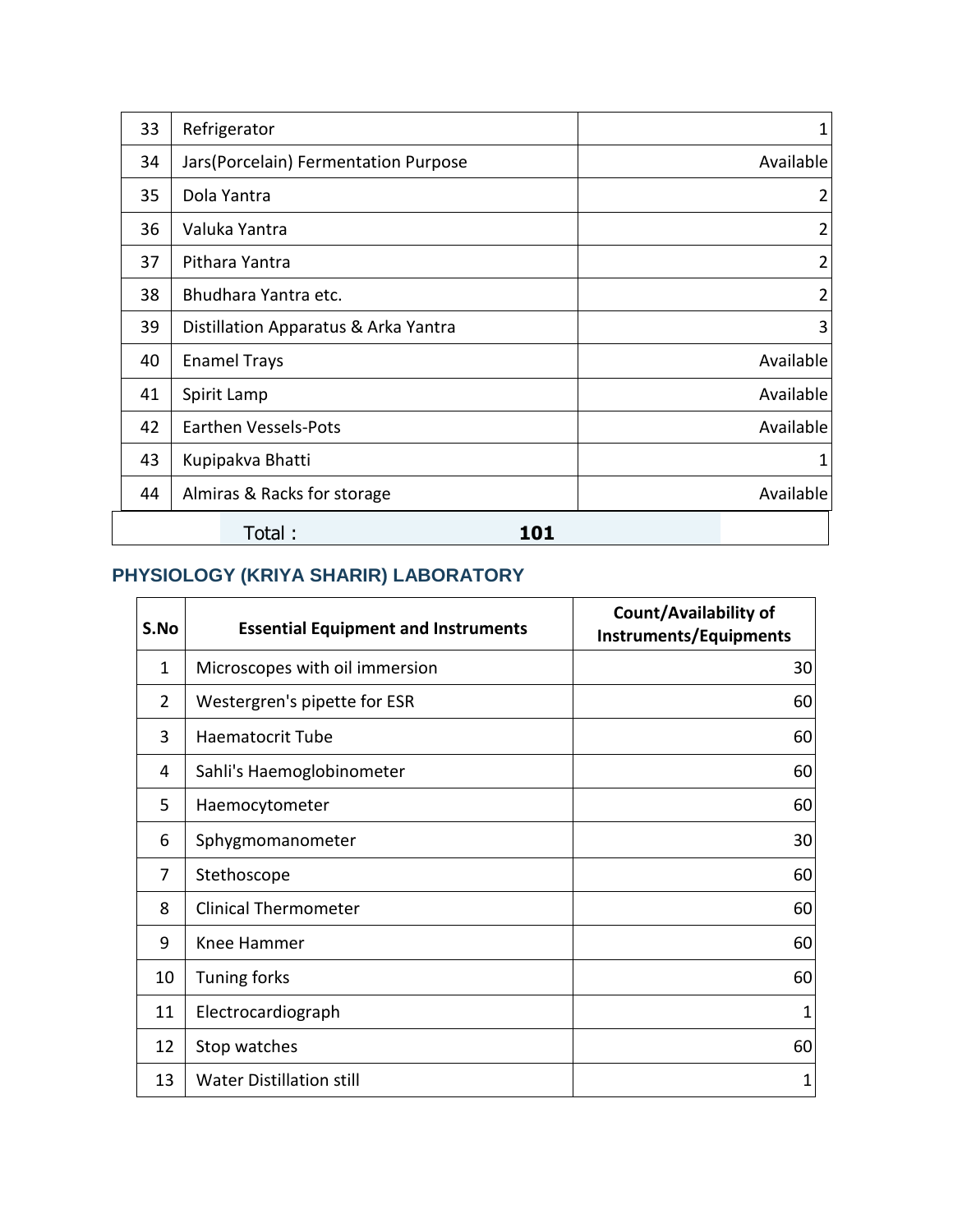| 14 | <b>Balances</b>                     |           |
|----|-------------------------------------|-----------|
| 15 | Cover slips, glassware, Microslides | Available |
| 16 | Centrifuge with speed control       | 3         |
| 17 | Colorimeter (Photoelectric)         | 3         |
| 18 | pH Meter (Electric)                 | 1         |
| 19 | pH Comparator with disc in a batch  | 1         |
| 20 | Refrigerator                        | 1         |
| 21 | Newton's colour wheel in a batch    | 1         |
| 22 | Sterilizer                          | 5         |
|    | Total:                              |           |

# **No. of OPD (Out Patients Department) Patients in the last calendar**

### **year (i.e.1st Jan 2018 - 31st Dec 2018)**

|              |                                       |          |     |     |     |     |     |     |     |           |     |             |     | <b>Dep</b> |
|--------------|---------------------------------------|----------|-----|-----|-----|-----|-----|-----|-----|-----------|-----|-------------|-----|------------|
| S.N          | Name of the                           | Ja       | Fe  | Ma  | Ap  | Ma  | Ju  | Jul | Au  | <b>Se</b> | Oc  | No          | De  | t.         |
| $\mathbf{o}$ | <b>Departments</b>                    | n        | b   | r   | r   | v   | n   |     | g   | р         | t   | $\mathbf v$ | C   | Tot<br>al  |
| 1.           | Kayachikitsa                          | 122<br>4 | 951 | 913 | 791 | 820 | 805 | 767 | 757 | 759       | 756 | 742         | 762 | 1004<br>7  |
| 2.           | Pancha karma                          | 754      | 703 | 596 | 506 | 486 | 492 | 518 | 497 | 491       | 516 | 499         | 505 | 6563       |
| 3.           | <b>Shalya</b>                         | 103<br>0 | 826 | 777 | 649 | 664 | 648 | 585 | 580 | 579       | 600 | 557         | 598 | 8093       |
| 4.           | Shalakya-Netra                        | 338      | 295 | 273 | 193 | 176 | 184 | 172 | 149 | 163       | 171 | 150         | 152 | 2416       |
| 5.           | Shalakya-Mukh,<br>Nasa & Dant         | 407      | 316 | 271 | 179 | 194 | 181 | 174 | 165 | 144       | 153 | 154         | 150 | 2488       |
| 6.           | Prasuti & Stri<br>Roga                | 741      | 646 | 575 | 430 | 460 | 445 | 450 | 416 | 414       | 425 | 410         | 410 | 5822       |
| 7.           | <b>Kaumar</b><br>bhrittya-Bal<br>Roga | 622      | 493 | 412 | 304 | 319 | 312 | 302 | 289 | 293       | 297 | 291         | 280 | 4214       |
| 8.           | Swastha vritta                        | 707      | 705 | 631 | 351 | 314 | 327 | 365 | 335 | 324       | 332 | 346         | 330 | 5067       |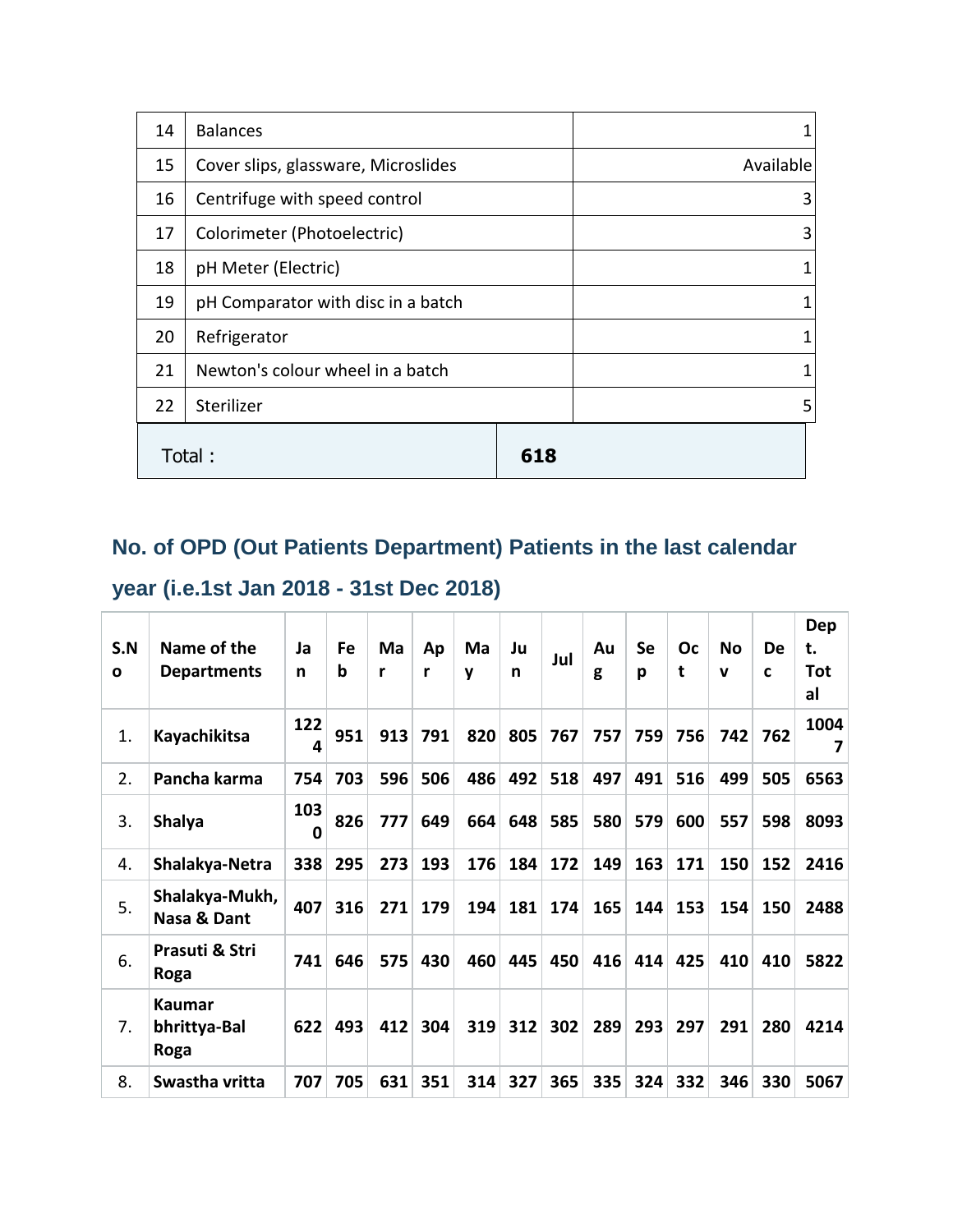|                    | & Yoga                   |     |              |   |                                                           |  |  |   |   |      |
|--------------------|--------------------------|-----|--------------|---|-----------------------------------------------------------|--|--|---|---|------|
| 9.                 | Aatyayika (Casu<br>alty) | 279 | 251          |   | 233   159   130   121   129   119   130   128   120   122 |  |  |   |   | 1921 |
| <b>Month Total</b> |                          |     | 610 518<br>6 | 2 | 468 356 356 351 346 330 329 337 326 330                   |  |  | 9 | 9 | 4663 |

**Grand Total 46631**

### **No. of IPD (In Patients Department) Patients in the last calendar year**

## **(i.e.1st Jan 2018 - 31st Dec 2018)**

| S.N<br>$\mathbf{o}$ | Name of<br>the<br><b>Department</b><br>s                                | Ja<br>n | Fe<br>b | Ma<br>r | Ap<br>r | Ma<br>y | Ju<br>n | Ju<br>I | Au<br>g | <b>Se</b><br>p | Oc<br>$\mathbf t$ | <b>No</b><br>$\mathbf v$ | <b>De</b><br>C | <b>Dept</b><br>$\bullet$<br><b>Tota</b> |
|---------------------|-------------------------------------------------------------------------|---------|---------|---------|---------|---------|---------|---------|---------|----------------|-------------------|--------------------------|----------------|-----------------------------------------|
| 1.                  | Kayachikitsa<br>(Rasayan &<br><b>Manasroga</b><br>etc)-<br>Kayachikitsa | 30      | 33      | 48      | 44      | 39      | 31      | 33      | 37      | 32             | 37                | 30                       | 33             | 427                                     |
| 2.                  | Kayachikitsa<br>(Rasayan &<br><b>Manasroga</b><br>etc)-<br>Panchkarma   | 20      | 23      | 26      | 33      | 20      | 25      | 28      | 27      | 16             | 32                | 20                       | 23             | 293                                     |
| 3.                  | <b>Shalya</b>                                                           | 28      | 30      | 40      | 40      | 30      | 29      | 25      | 32      | 24             | 22                | 28                       | 30             | 358                                     |
| 4.                  | Shalakya                                                                | 12      | 15      | 11      | 9       | 13      | 11      | 13      | 10      | 12             | 14                | 12                       | 15             | 147                                     |
| 5.                  | Prasuti & Stri<br>Roga                                                  | 15      | 15      | 12      | 17      | 15      | 11      | 11      | 11      | 12             | 15                | 15                       | 15             | 164                                     |
| 6.                  | <b>Kaumarbhrit</b><br>ya (Balrog)                                       | 12      | 19      | 11      | 9       | 8       | 11      | 11      | 11      | 9              | 13                | 12                       | 19             | 145                                     |
| <b>Month Total</b>  |                                                                         | 117     | 135     | 148     | 152     | 125     |         | 118 121 | 128     | 105            | 133               | 117                      | 135            | 1534                                    |

**Grand Total 1534**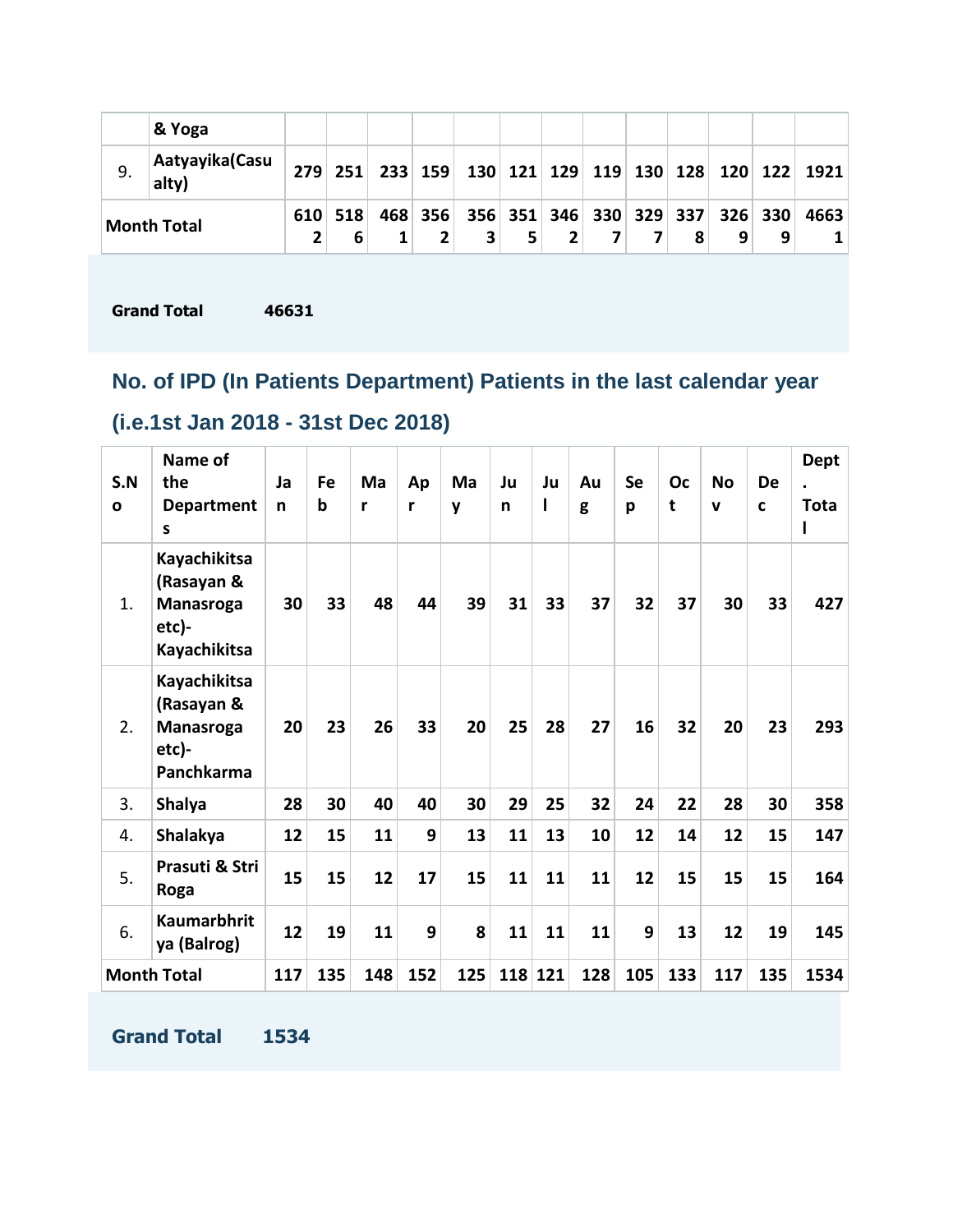#### **Details of Total Bed Days Occupied in the last calendar year (i.e.1st**

#### **Jan 2018 - 31st Dec 2018)**

| S.N<br>ο.          | Name of<br>the<br>Departmen<br>ts                     | Ja<br>n               | Fe<br>b  | M<br>ar  | Ap<br>r  | Ma<br>y  | Ju<br>n  | Jul      | Au<br>g  | Se<br>р  | Oc<br>t  | <b>No</b><br>v | De<br>C  | Dept.<br>Total |
|--------------------|-------------------------------------------------------|-----------------------|----------|----------|----------|----------|----------|----------|----------|----------|----------|----------------|----------|----------------|
| 1.                 | Kayachikitsa<br>(Rasayan &<br><b>Manasrog</b><br>etc) | 819                   | 569      | 529      | 399      | 540      | 584      | 612      | 647      | 589      | 493      | 541            | 468      | 6790           |
| 2.                 | Panchkarma                                            | 346                   | 361      | 307      | 252      | 196      | 271      | 351      | 393      | 334      | 353      | 404            | 421      | 3989           |
| 3.                 | <b>Shalya</b>                                         | 700                   | 442      | 444      | 460      | 444      | 388      | 361      | 379      | 338      | 324      | 351            | 356      | 4987           |
| 4.                 | <b>Shalakya</b>                                       | 217                   | 173      | 106      | 135      | 128      | 110      | 105      | 148      | 124      | 120      | 102            | 130      | 1598           |
| 5.                 | Prasuti &<br>Stri Roga                                | 295                   | 279      | 177      | 101      | 162      | 117      | 111      | 79       | 131      | 160      | 191            | 156      | 1959           |
| 6.                 | <b>Kaumarbhrit</b><br>tya (Balrog)                    | 155                   | 136      | 116      | 113      | 111      | 100      | 98       | 119      | 100      | 124      | 119            | 154      | 1445           |
| <b>Month Total</b> |                                                       | 253<br>$\overline{2}$ | 196<br>0 | 167<br>9 | 146<br>0 | 158<br>1 | 157<br>0 | 163<br>8 | 176<br>5 | 161<br>6 | 157<br>4 | 170<br>8       | 168<br>5 | 20768          |

**Grand Total: 20768**

#### **Total Number of Beds Existed in the last calendar year (i.e.1st Jan 2018 - 31st**

#### **Dec 2018)**

| S.No. | Name of the<br><b>Departments</b>                      | No. of Existing beds for<br>UG | <b>Additional Bed For</b><br>existing PG(Clinical<br>Dept) : bed ratio 1:4 | <b>Total no of</b><br>available<br>beds |
|-------|--------------------------------------------------------|--------------------------------|----------------------------------------------------------------------------|-----------------------------------------|
| 1.    | Kayachikitsa<br>(Panchkarma Rasayan<br>& Manasrog etc) | 50                             | 0                                                                          | 50                                      |
| 2.    | <b>Shalya</b>                                          | 28                             | 0                                                                          | 28                                      |
| 3.    | <b>Shalakya</b>                                        | 7                              | 0                                                                          | 7                                       |
| 4.    | Prasuti & Stri Roga                                    | 10                             | 0                                                                          | 10                                      |